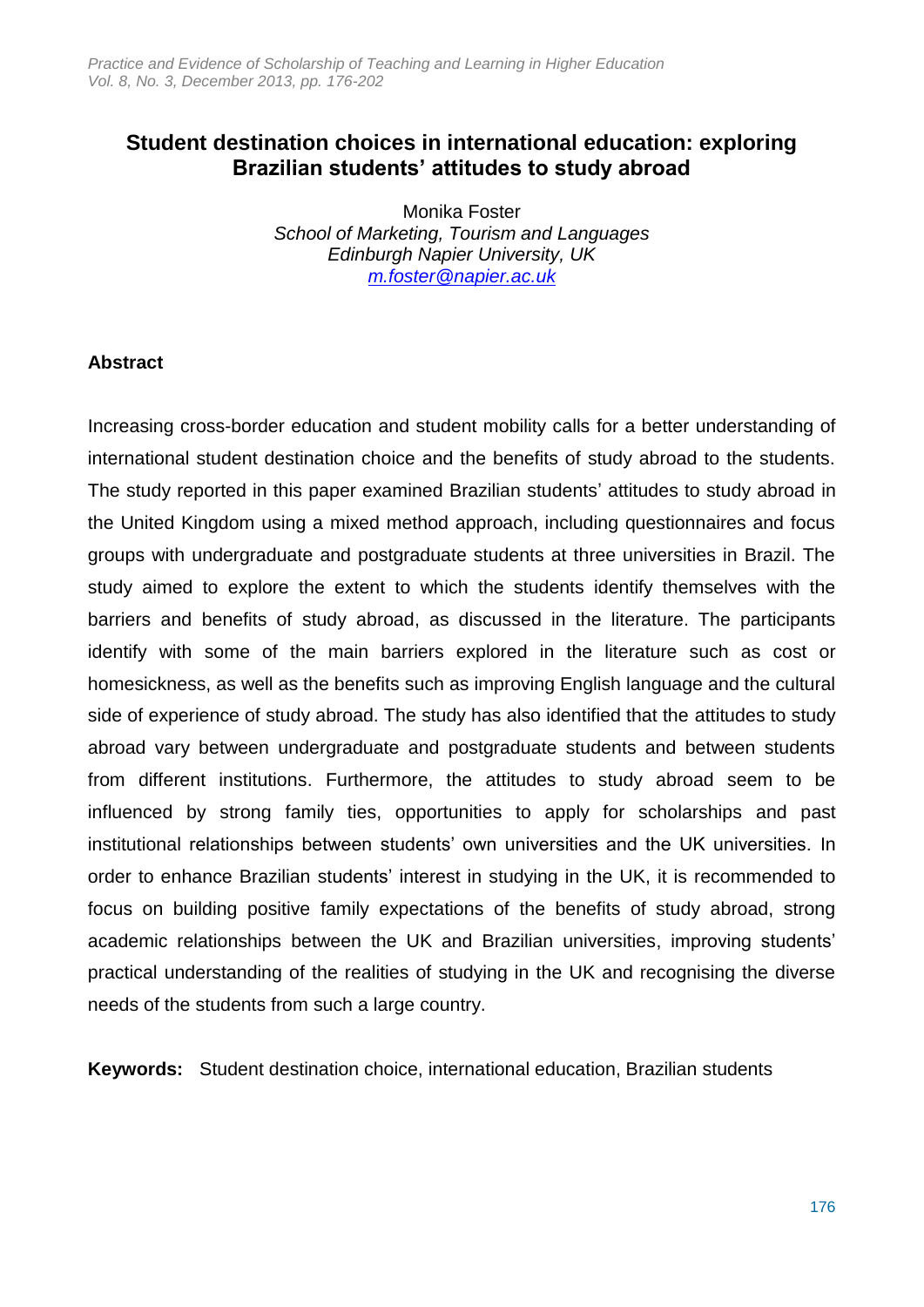#### **Introduction**

Since the second half of the  $20<sup>th</sup>$  century, the forces of globalisation have encouraged universities to look further afield to recruit students (Wilkins and Huisman, 2011). They have also prompted students to engage in growing student mobility. As a result, the transformative process of international education has seen universities engage in increased cross-border education, i.e. the movement of students to other countries to undertake their studies (Knight, 2004, 2006, 2009; de Wit, 2002) with a global student mobility raising by 52% over the period of 1998-2004 (King et al, 2010).

The main directional flows of the student movement for study have been east to west and south to north. Five countries host the largest numbers of international students including, in rank order, the United States, United Kingdom, Germany, France and Australia (King Findlay and Ahrens, 2010). However, in the last decade, international education has seen new directions for student mobility emerge, such as Singapore and Malaysia (Knight, 2011). Further development of the new 'flows' of students is encouraged by the host countries who receive a range of economic, social, cultural and political benefits as a result of accepting international students. The United Kingdom has historically been second only to the USA in terms of the provision of education to international students (Binsardi & Ekwulungo, 2003). However, attracting international students has become ever more challenging, with universities from far flung nations competing against each other in an attempt to encourage these students to study within their institutions (Knight, 2011). Therefore, understanding students' attitudes to study abroad has become a priority in order for marketing strategies of higher education institutions.

The Brazilian government is presently committed to providing funding to enable Brazilian students to undertake periods of overseas study through programmes such as Science without Borders, which is expected to bring 10,000 Brazilian students to the UK over the next four years (UK Higher Education Unit, 2012). Just as the range of benefits that overseas study can bestow upon students is diverse, the motivations which underpin students' choice of destination and institution are complex and multifactorial. This paper investigates the attitudes of Brazilian students' towards study abroad in the UK. There is little literature available about Brazilian students' attitudes to studying in the UK, therefore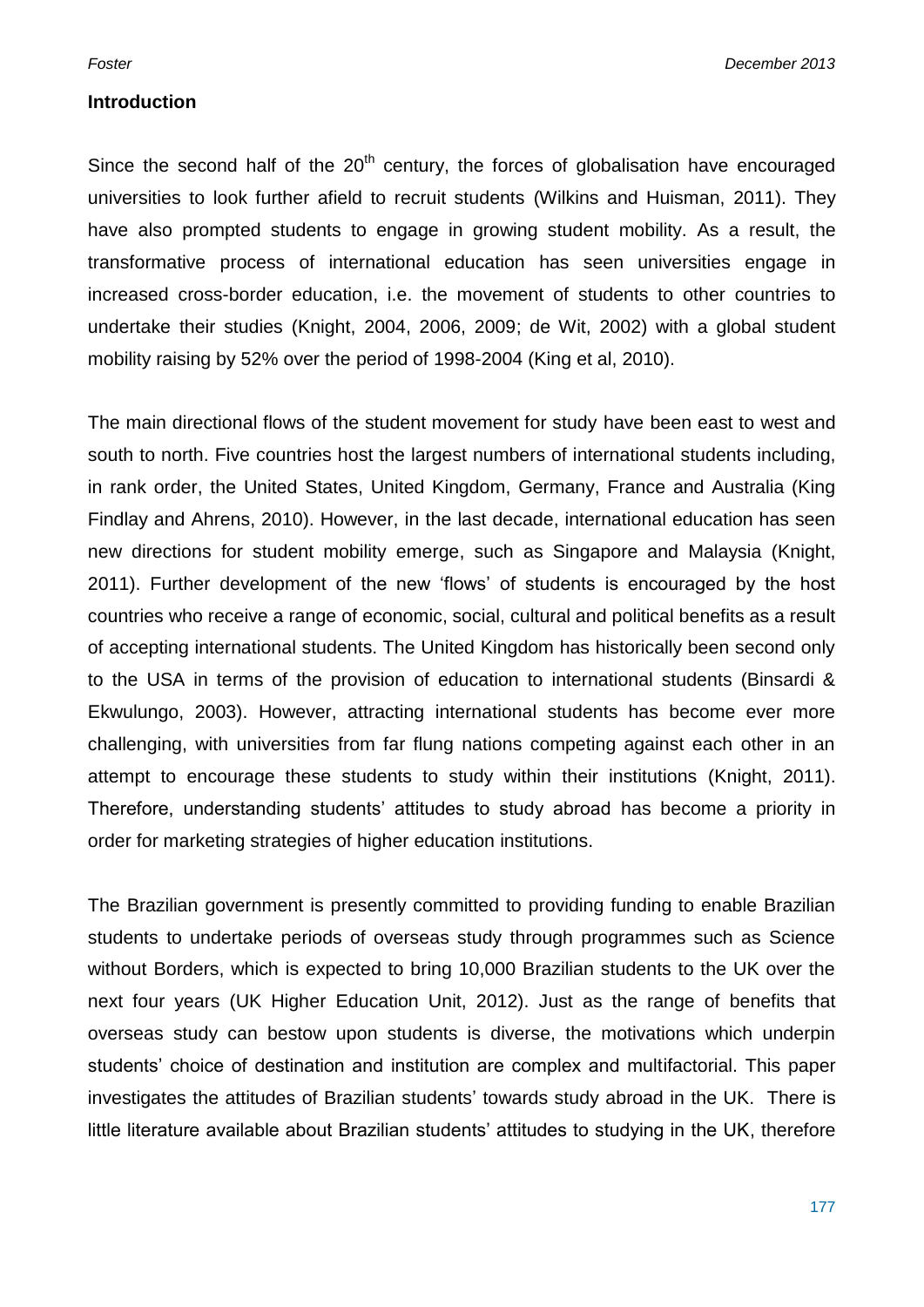it is hoped to fill the gap in the student decision making theory and to inform the strategy and marketing decisions of higher education institutions. The first section of the paper reviews literature about benefits and barriers to study abroad. It then presents the findings from a study with undergraduate and postgraduate students at three universities in Brazil. The final section discusses the findings and implications for institutions seeking to enhance Brazilian students' positive destination choice towards study in the UK.

# **Students' motivations to study abroad**

Within the context of encouraging students' mobility, there is a growing debate about the benefits of study abroad for the students. A number of studies conclude on the main benefits such as expanding students' outlooks, making them more independent and confident, as well as having increased intercultural competencies (Carlson & Widaman, 1988: Dwyer & Peters, 2004; Ingraham & Peterson, 2004; Nunan, 2006; Vincenti, 2011). Furthermore, there is an abundance of research on international student destination choice, including factors playing a part in students making decisions where to study abroad such as personal reasons, perceived educational benefits, quality of teaching, finances, culture and social perceptions (Bodycott, 2009; Li and Bray, 2007; Maringe and Carter, 2007; Mazzarol and Soutar, 2002; Padlee, Kamaruddin and Baharun, 2010; Wilkins and Huisman, 2011). Additional to this, new factors emerge in the recent literature including social networking and consumer websites (Wilkins and Epps, 2011).

Frequently cited in the literature, the *push-pull* model of international student choice (Mazzarol and Soutar, 2002) aims to capture the main barriers and enablers in a student choosing a particular study destination. This model encapsulates factors involved in students' decision making grouped as the *push* factors. These include a lack of capacity and opportunities to study in students' home countries, lower educational quality, employer preference for overseas education or political and economic problems in the home countries. The *pull* factors in the host country include the quality of education, reputation of country / institution, highly improved employment prospects and the opportunity to experience a different culture (Wilkins, Stephens Balakrishnan and Huisman, 2012).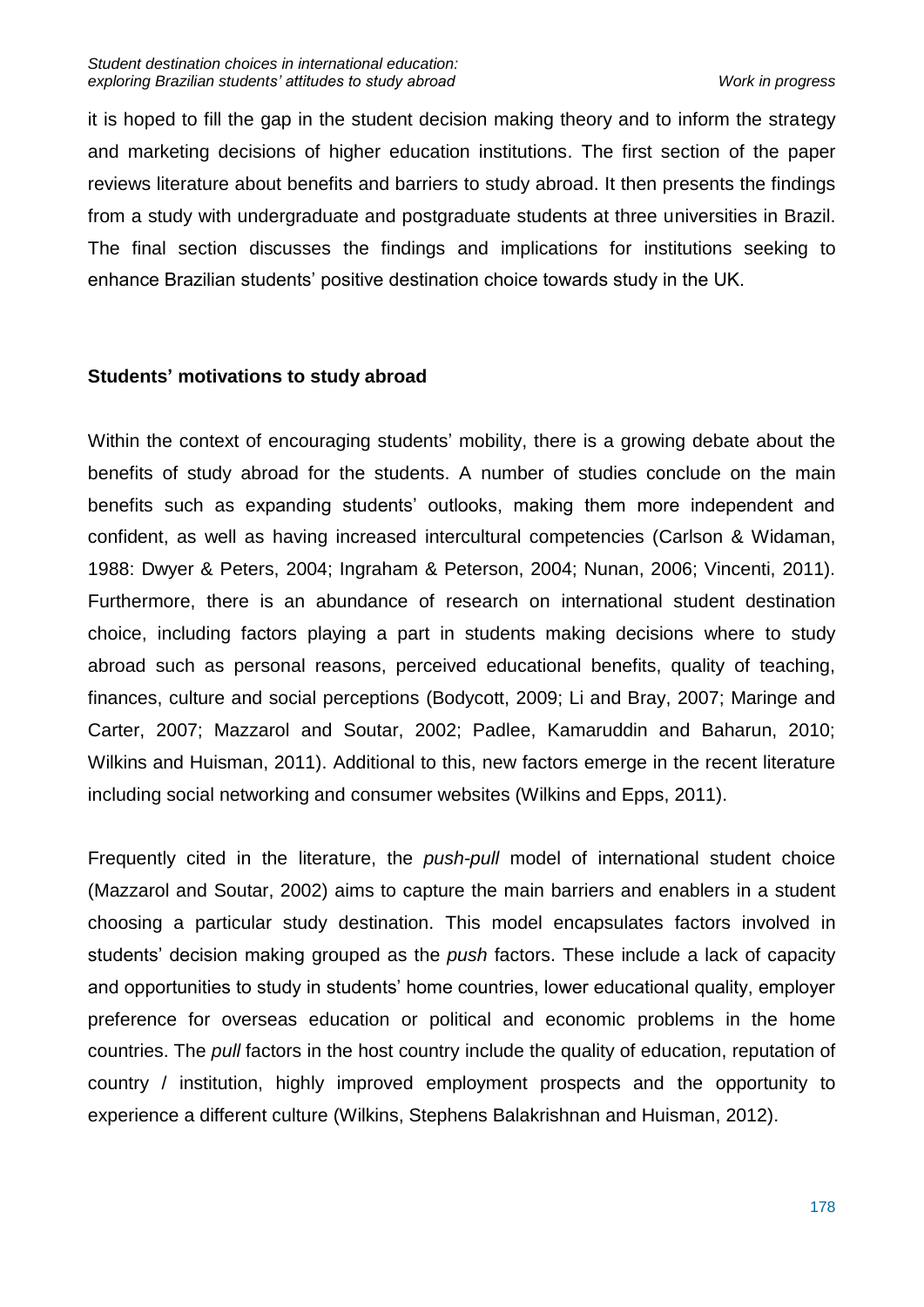Further on, the literature provides insights into a range of specific challenges and enabling factors playing a part in students' motivations to study abroad. They can be grouped into four groups of factors: cost, past social relationships, language and homesickness, each including barriers and enabling factors to reflect the push and pull model.

#### *Cost*

The most commonly cited barrier to student mobility is cost (Brux & Ngoboka, 2002; Calhoon, Wildcat, Annett, Pierotti and Griswold, 2003; Doan, 2002; Hembroff & Rusz, 1993; Perdreau, 2002; Raby, 2005;). Studies amongst cohorts of African-American (Brux and Fry, 2010), Asian (Mazzarol and Soutar, 2002) and USA students (Evans, Finch, Toncar and Reid, 2008) report cost being a significant barrier to study abroad. A recent study of factors that inhibited or promoted uptake of study abroad among New Zealand students reported that 60% rated cost one of their top 3 barriers (Doyle *et al*., 2010). Equally, although Binsardi and Ekwulgo (2003) reported that cost only ranked as the  $4<sup>th</sup>$ most important factor to consider when studying in the UK, international students identified lowering tuition fees and providing more scholarships as being the two most important means of attracting greater numbers of international students. This suggests that in the same way that high costs constitute a barrier to study, lower costs can promote overseas study.

# *Past socio-academic relationships*

A number of studies deal with minority groups such as Hispanic students (Brux and Ngoboka, 2002) and African American students (Jackson and Moore, 2006) and consider historical patterns that can exert an indirect negative influence on these students' participation in study abroad. Due to established social views on study abroad in a specific country or for specific groups of students, helped by media influence, students can form a view of study abroad programmes being "something for other students, but not for me" (Burr, 2005:1). Study abroad can be seen as something elitist, with students failing to make a connection between study abroad and their future employment. As a result, students may filter out or ignore information about study abroad.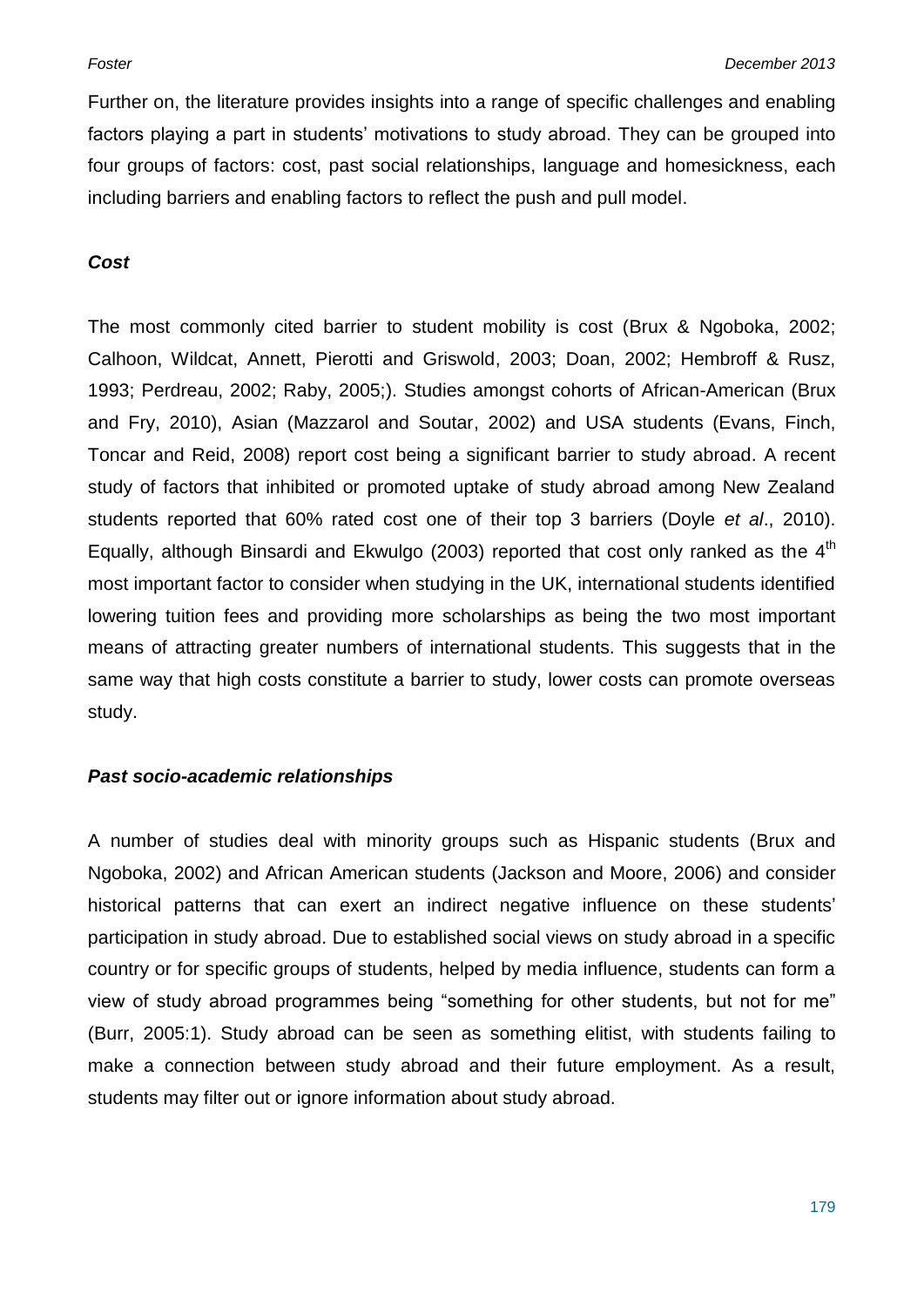For this study's purposes, past socio-academic relationships between the United Kingdom and Brazil are of interest. They may affect indirectly students' choice of their study destination by affecting the tutors' perceptions which in turn impact on students' attitudes to study abroad. Canto and Hannah (2001) discuss historical factors posing barriers to student participation in study abroad. They use the case study of the collaboration agreement between the British Council and the Brazilian federal agency in 1988 to promote and facilitate academic collaboration, involving joint research and joint work between academics, as well as student exchange between universities in the United Kingdom and Brazil. It suggests that collaboration was built on the premise of the Brazilians taking a subservient role in the neo-colonial style relationship, which is in contrast with the 'horizontal partnership' characterised by a genuine partnership of equals, with reciprocity in research and exchange (Canto & Hannah, 2001). Furthermore, the language barrier proved problematic due to the UK academics' lack of Portuguese language expertise, which not only caused linguistic problems in terms of undertaking joint research work, but also in meeting expectations for the student exchange. Due to the language barrier, although a number of Brazilian students came to England to study, a reciprocal exchange was prohibited by UK students and academics' inability to speak Portuguese. Finally, even though the agreement seemed to have shared similar aims, 'the Brazilians hoped to benefit from the link by publishing in the United Kingdom, whereas the British hoped to recruit more (Brazilian) students to their postgraduate studies' (Canto & Hannah, 2001: 36). The neo-colonial aspect of this relationship may influence the attitudes of staff in some Brazilian universities towards academic relationships with the UK, including study abroad in the UK. This in turn may have influence on staff advising students about their options for study abroad.

# *Language*

As has been noted in the previous section, the language barrier can be a major constraint for students considering study abroad, potentially further impacted by the language capability of staff. This means for any host country and/or institution wishing to increase student mobility they should foster the development of foreign languages among students and academics. Doyle *et al* (2010) highlights that people from English speaking countries, such as Australia, New Zealand and the UK, have become 'cocooned' by the fact that English is the main language of communication within many contexts, such as business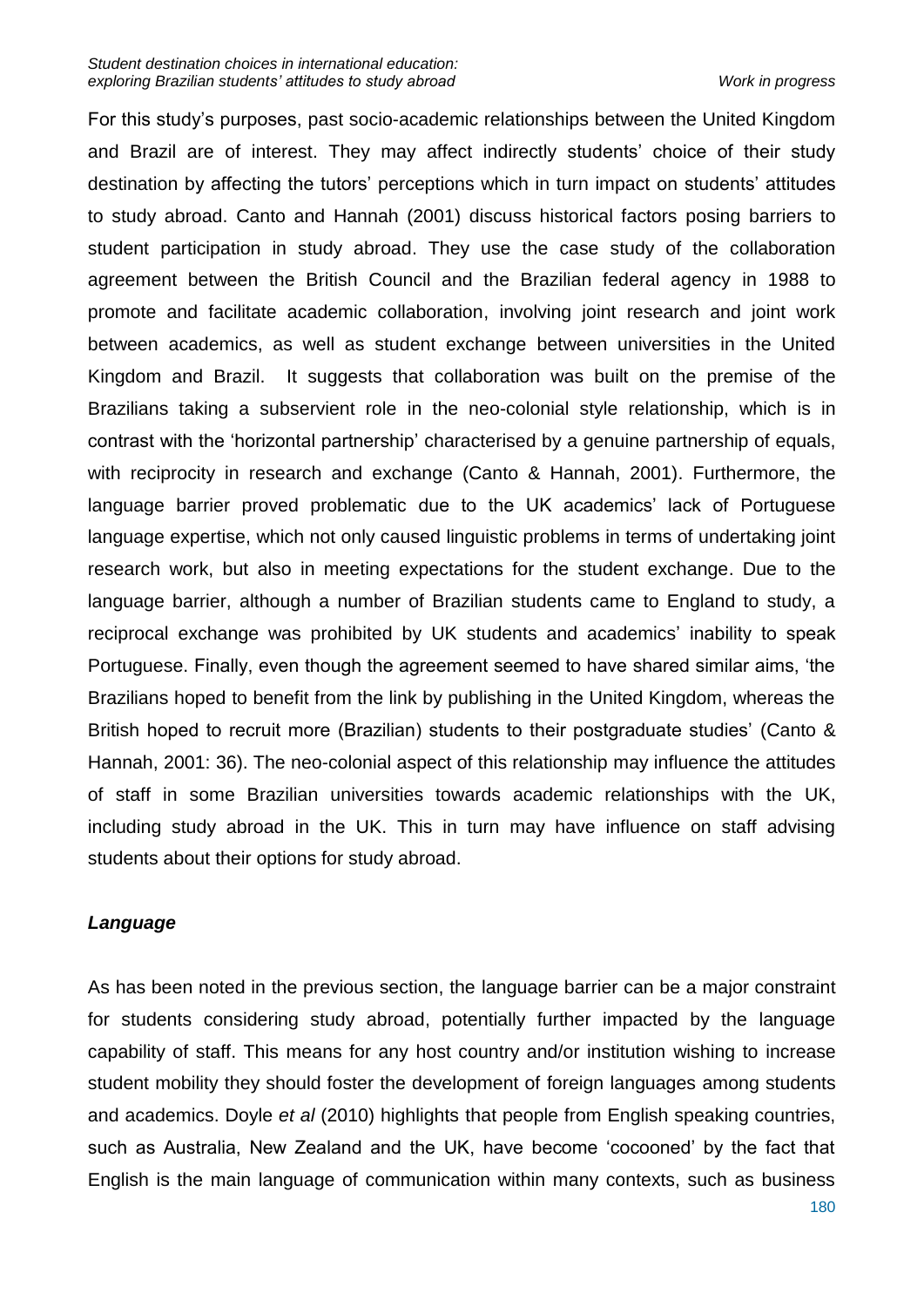and internet etc, to the extent there is no need to become proficient in other languages. Interestingly, although this has resulted in a decline in the number of students choosing to study foreign languages in Australia, New Zealand and UK, most universities in the USA have foreign language competency as a requirement. Since the relationship discussed above, many universities in the United Kingdom offer Portuguese or cultural studies [\(http://www.brazil.org.uk/education/portugueseinuni.html\)](http://www.brazil.org.uk/education/portugueseinuni.html), albeit there is still room for improvement.

Language improvement can be the main attraction for students considering study abroad. In case of international students choosing to study abroad, improving English is often quoted as one of the main reasons for their choice (Bodycott, 2009; Forsey, Broomhall and Davis, 2012; Wilkins and Huisman, 2011). In the increasingly competitive job market, foreign languages are a sought-after asset and developing languages such as English through study abroad has become one of the pull factors (Chen, 2008; Forsey, et al, 2012; Mazzarol & Soutar, 2002). However, a far more powerful factor can be the extent of students' awareness of the connection between language improvement and enhanced cross-cultural competency resulting in better employment opportunities, which contributes to their readiness for participation in study abroad.

#### *Homesickness*

Despite the internet and improved communication opportunities in the last decade or so, homesickness, leaving family and friends behind and moving to a new learning environment remain major barriers to students' participation in study abroad. 17% of students within a study by Doyle *et al.* (2010) reported leaving friends and family to be the most important obstacle of studying abroad and 39% rated it as one of their top three obstacles. Similarly, from a psychological perspective, Rodriguez and Roberts (2011) concluded that if students were not in the correct frame of mind and aware of potential emotions associated with homesickness, student were less likely to be receptive to learning and exacerbate negative feelings of homesickness.

This idea falls into the framework of Social Learning Theory (Bandura, 1977) in which people learn within a social context as well as through the transformation of experience.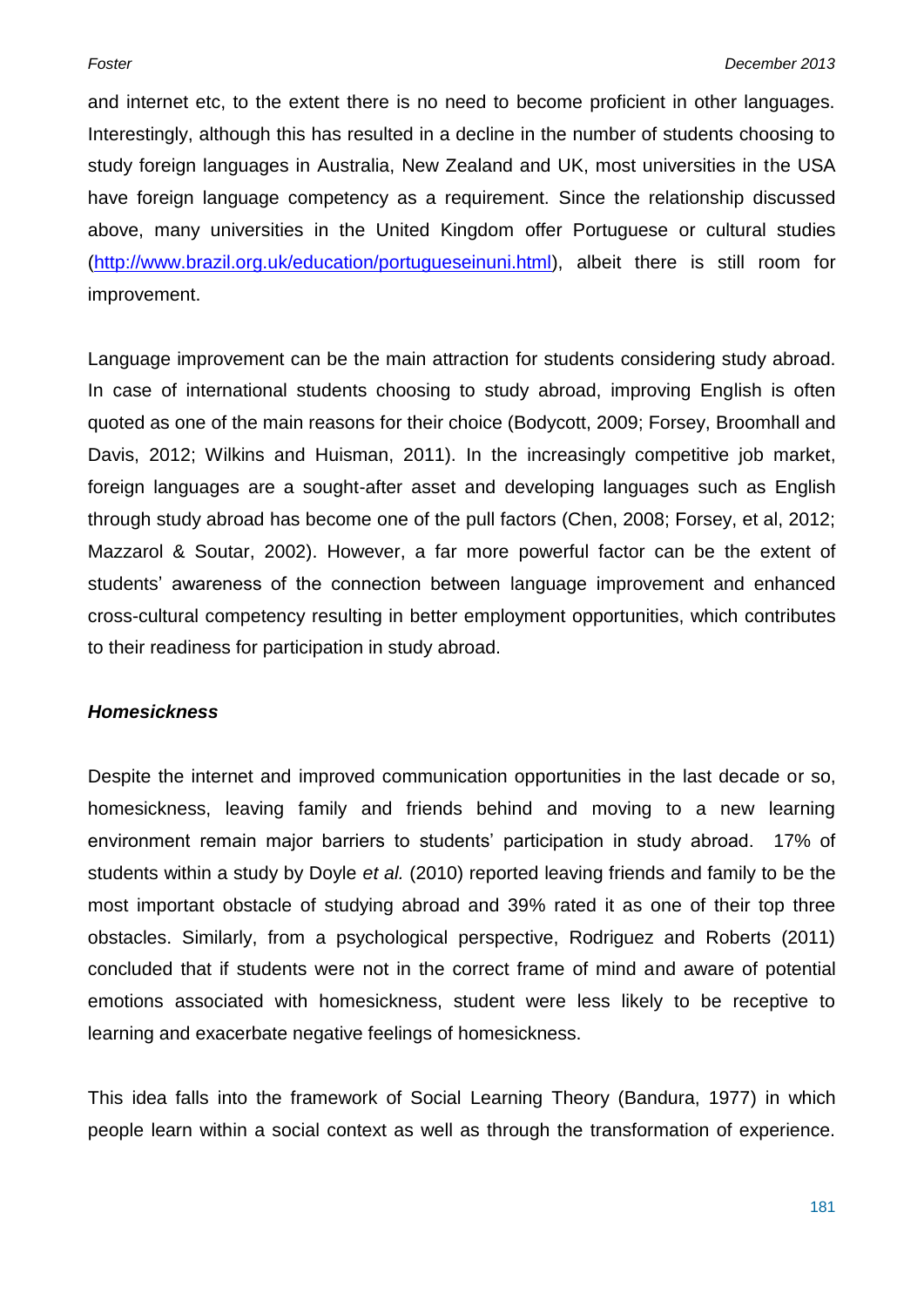However, if there are certain worries or threats, either perceived or actual, they can impinge upon the experience as a whole. There are a number of studies which use Social Learning Theory within study abroad research (McLeod and Wainwright, 2009; Rodriguez and Roberts, 2011; Wildemeersch, Jansen, Vandenabeele and Jans, 1998). Rodriguez and Roberts (2011) suggest that study abroad programmes should widen their perspectives to include pre and post stages within a student's experience. Discussing emotions beforehand and airing any possible fears can alleviate their impact if they arise when abroad. Experiential learning also considers previous experience and stereotypes, as well as influences from other people, for example teachers.

# **Study Design**

This study took place in three Brazilian universities. They were selected as they represent students from varying academic and socio-economic backgrounds to ensure rich data. The universities were contacted with the help of the British Council Brazil and all three universities agreed to participate in this collaborative project with an interest to find out more about their students' views on possible future study in the United Kingdom.

- *University 1* in Rio de Janeiro is one of the oldest universities and the largest federal university in Brazil where state-owned universities are the best and most qualified institutions. The students at University 1 are largely middle class. They do not pay fees but entry to the university is on a competitive basis, so majority of students are high performing.
- *University 2* is a public university in the greater Sao Paolo area. Some of its departments are fairly new, including the Linguistics Department. The profile of the students can be characterised as middle to lower-middle class. Most do not pay fees and receive government funded scholarships.
- *University 3* is a private, non-profit, high ranking university in Sao Paolo. It is one of the largest and most prestigious universities in Brazil. The university took part in the British-Brazilian initiative discussed above. Students at University 3 are middle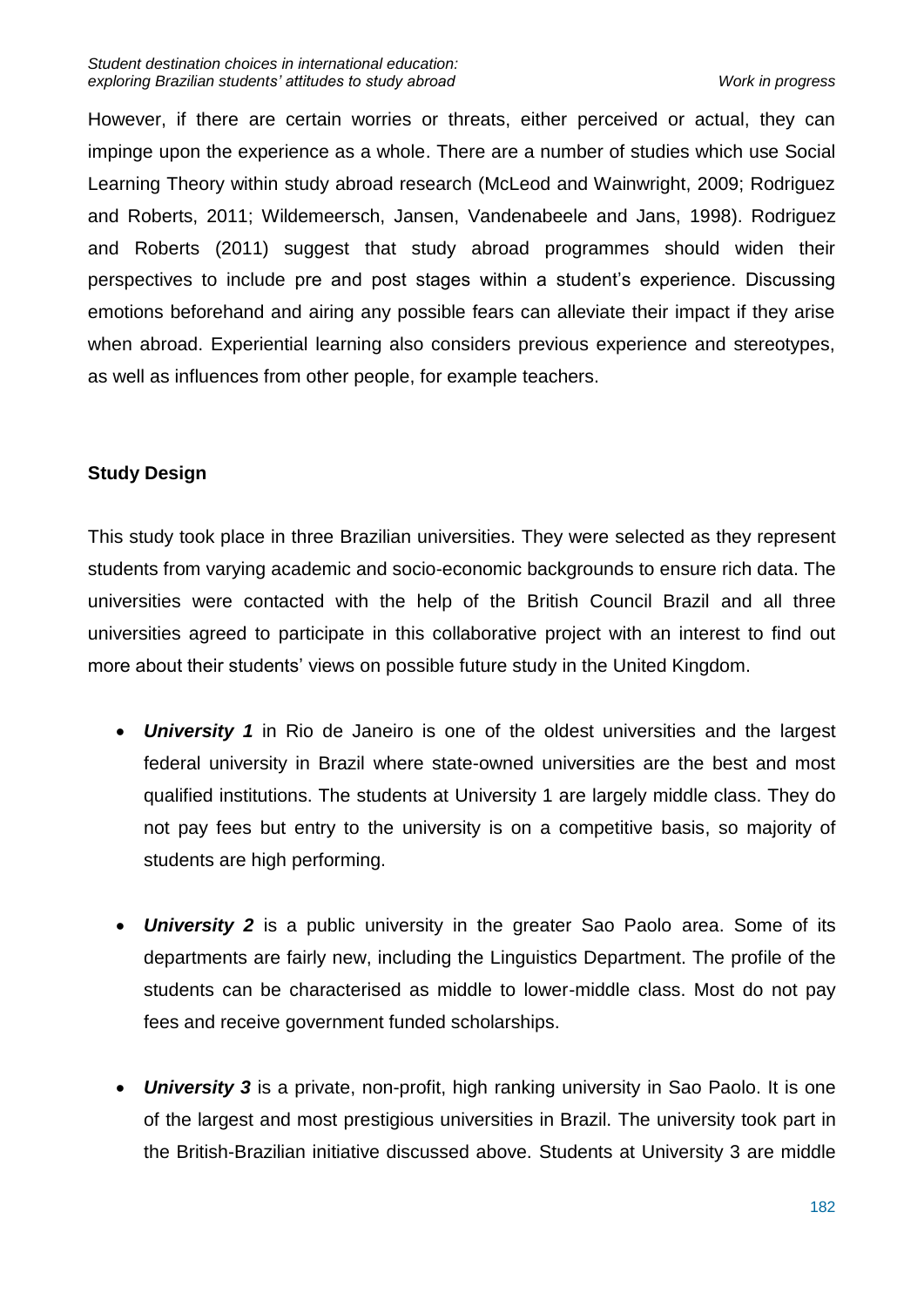to upper-middle class and they pay fees. Some are on places funded by the government.

The participants in the study were students on Languages programmes (University 1 and 2) and students on Applied Linguistics programmes (University 3). These two subject groups were selected as they are likely to have higher than average levels of motivation to study abroad and some awareness of the benefits of study abroad owing to their language study backgrounds and motivation to further develop their skills.

# **Research questions**

This study seeks to explore to what extent the barriers and the pull factors or benefits of study abroad discussed in the literature apply to Brazilian students considering the potential of study in the United Kingdom. Thus, the research questions this study seeks to answer are:

- *Research question 1:* What are the key factors involved in Brazilian students' decision making about the choice of study abroad?
- *Research question 2:* What are the perceived benefits from study in the United Kingdom for Brazilian students?
- *Research question 3:* What are the perceived barriers for Brazilian students to consider study in the United Kingdom?

# **Method**

The study adopted a mixed-method approach, collecting both quantitative data from questionnaires and qualitative data from focus groups. Employing two methods of data gathering allowed for the convergence of results (Golafshani, 2003). It also provided rich data, as the data from the questionnaires was further developed by the narrative from the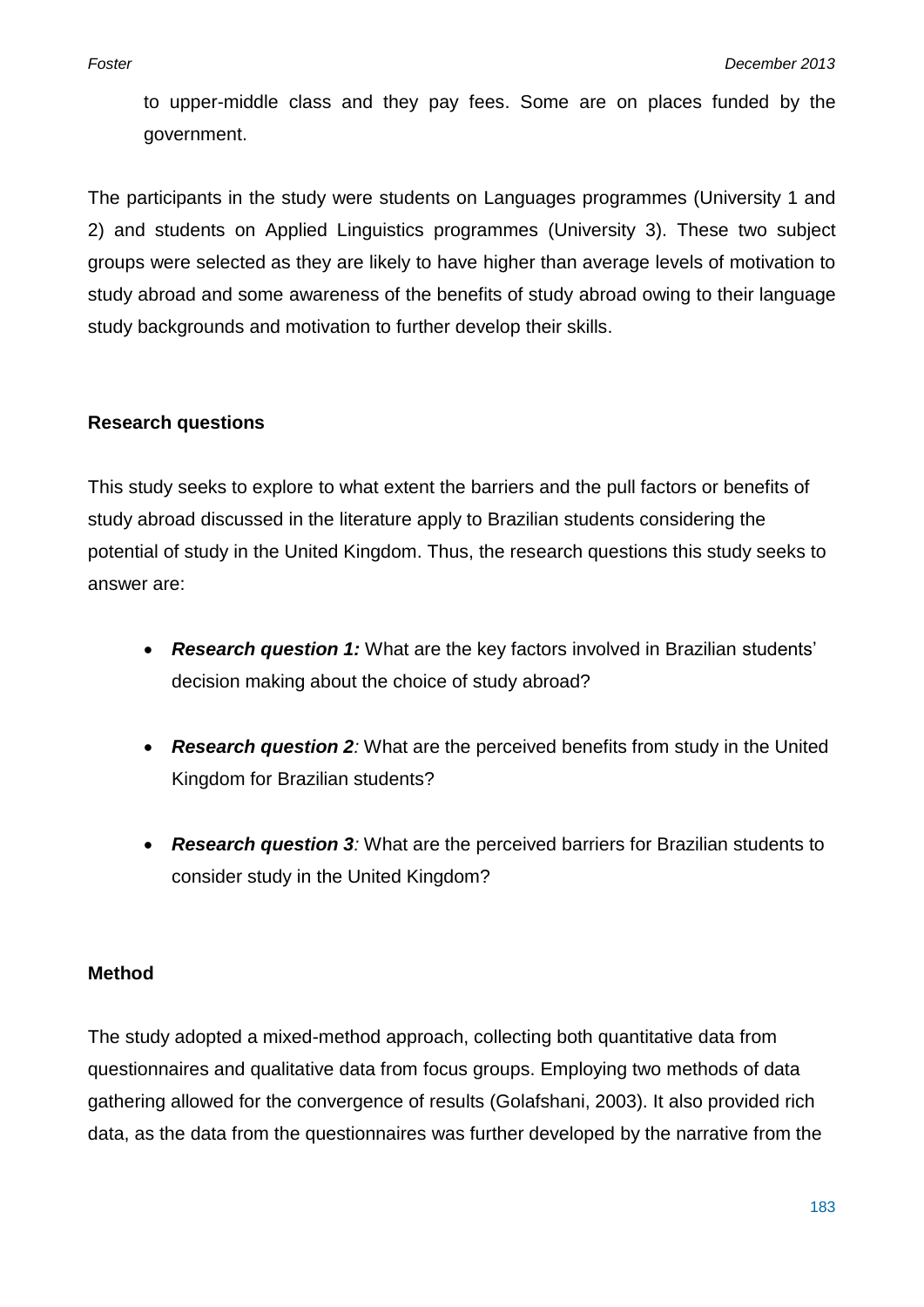focus groups, enabling the inclusion of the participants' perspectives and stories (Forsey, 2008).

Questionnaire design was informed by the outcomes of the literature review, the research questions and by helpful suggestions from colleagues in the three universities. The questionnaire had nine questions including a question whether the students would choose to study in the UK, followed by questions identifying the enabling factors such as getting a better job back home or in the UK, improving English language, networking, possibility of postgraduate study, having an experience of study abroad; and the barriers to choosing the UK to study there including being away from home, weather, food, cost, lack of scholarships and language issues.

Altogether 150 questionnaires were distributed amongst the Languages and Applied Linguistics students who were at the time enrolled at each of the Brazilian universities. A total of 117 respondents completed the questionnaire (78% response return rate) with the following spread of respondents:

| <b>University</b> | <b>Total number</b><br>responses | <b>Undergraduate</b><br>responses | Postgraduate<br>responses |
|-------------------|----------------------------------|-----------------------------------|---------------------------|
| University 1      | 41                               | 30                                | 11                        |
| University 2      | 32                               | 25                                | $\overline{7}$            |
| University 3      | 44                               | :10                               | 34                        |

**Table 1.** Questionnaire responses per university

Following the questionnaires, two focus groups were held at University 1 and 3 in order to test the questionnaire findings and add greater depth to the data. University 2 could not participate for a practical reason as at the time planned for the focus groups there were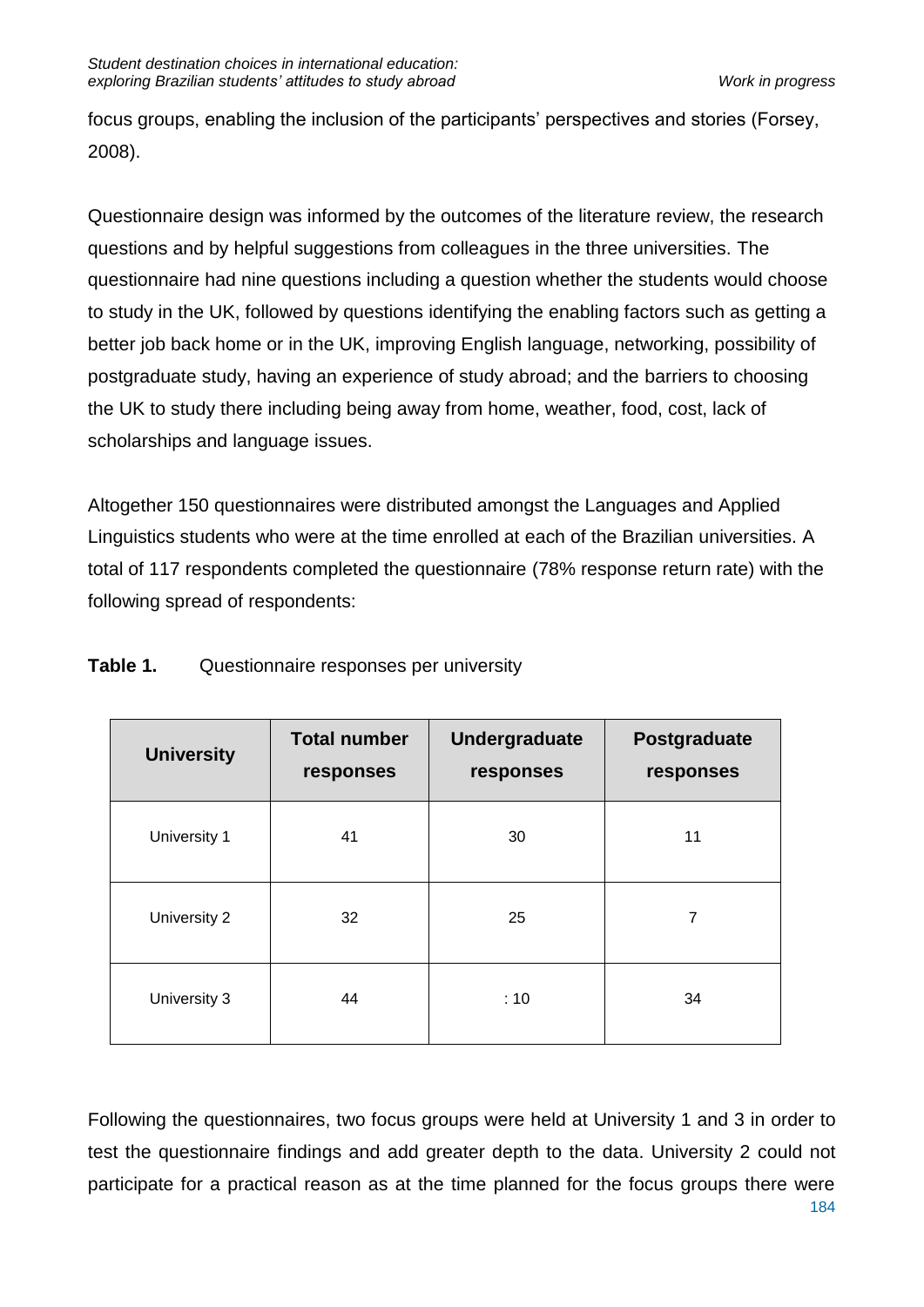strikes and the university was unsafe to work at. In University 1 more undergraduate students took part in the survey and in University 3 more postgraduate students took part in the survey, hence it was decided to target these groups for the focus groups. From the undergraduate survey respondents in University 1 and postgraduate survey respondents in University 3, participants for focus groups were selected at random. They were asked for their consent to take part in the focus groups, and informed about what is involved as well as their anonymity. All selected participants agreed to taking part in the focus groups. The first focus group included nine undergraduate Language students from University 1, whilst the second focus group included fourteen postgraduate Applied Linguistics students from University 3.

# **Survey findings**

The results of the questionnaires are presented by the institution and differentiating between undergraduate and postgraduate student responses. Tables 1a, 2a and 3a present the results from University 1, 2 and 3 respectively and related to the perceived benefits of studying in the UK.

**Table 1a.** Survey findings: Benefits of study in the UK, University 1

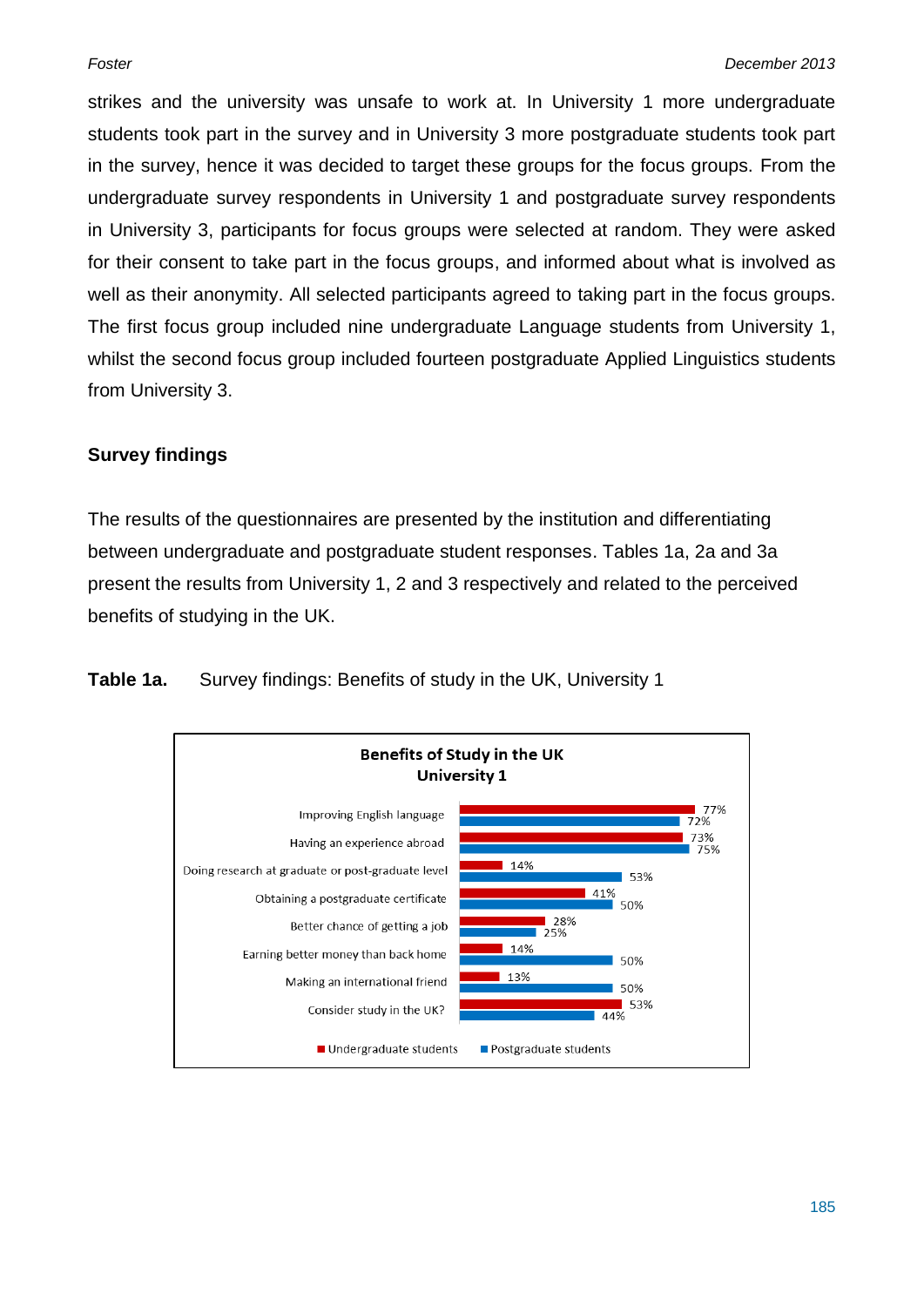# **Table 2a.** Survey findings: Benefits of study in the UK, University 2



**Table 3a.** Survey findings: Benefits of study in the UK, University 3



From the responses about the benefits of choosing to study in the UK, it seems that improving English is the number one motivator for both undergraduate and postgraduate respondents. It is followed closely by having an experience of study abroad, noted especially by postgraduate students at all three universities, who may be more mature and able to appreciate this advantage of study abroad. Just over half of the surveyed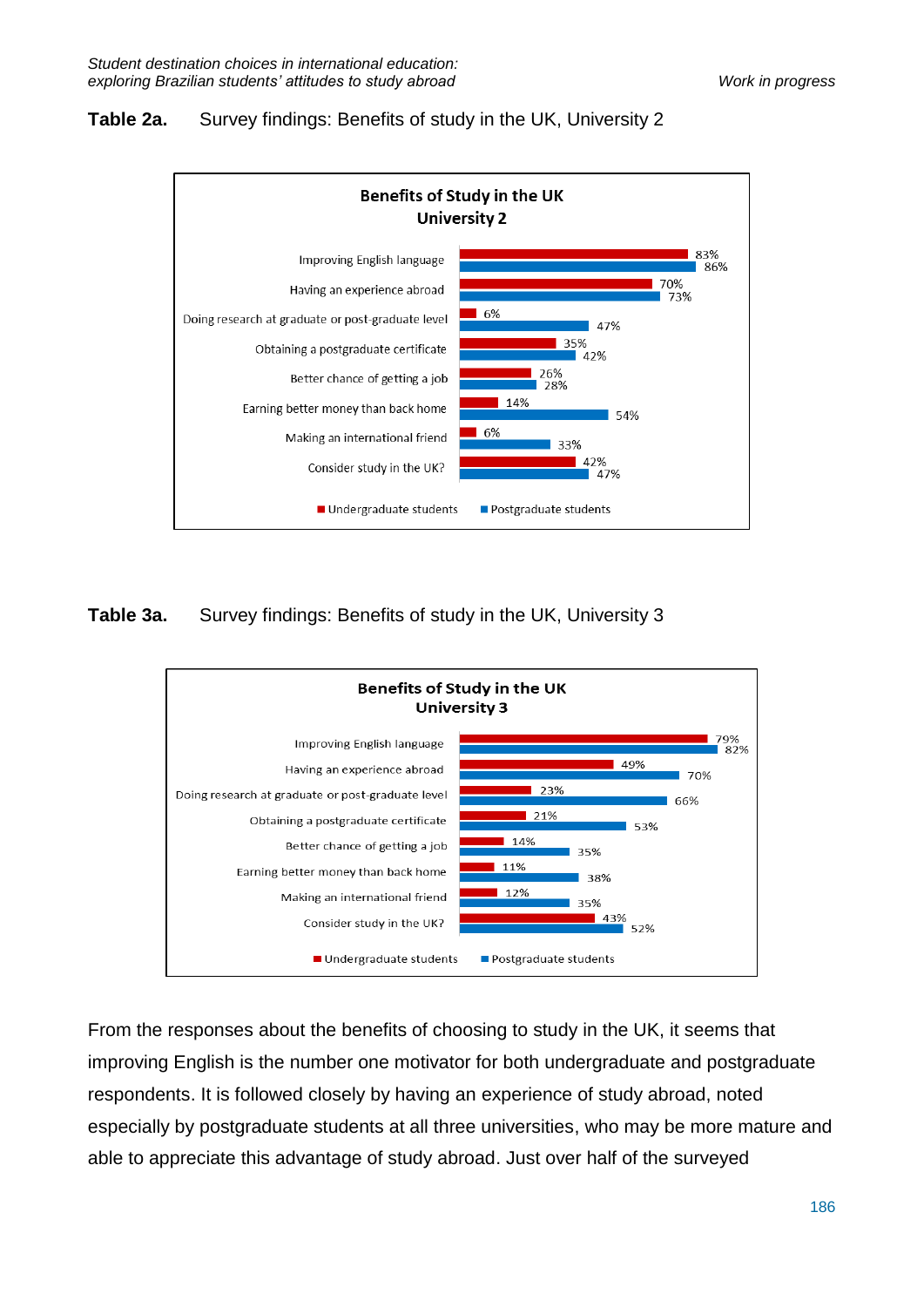postgraduate students at University 1 and 3 pointed to the benefits of doing research at postgraduate level and to obtaining a postgraduate certificate, which may relate to the status of these institutions and research orientation of their students. Of interest, around half of the surveyed postgraduate students in University 1 and 2 pointed to the benefit of earning better money in the UK than back home, which may be related to the socioeconomic status (SES) represented by students at these universities, especially University 2. The least often selected benefit is making an international friend. In the world of the Internet and social networking, it seems less valued by the students as a pull factor in relation to study in the UK. Finally, just under half of the surveyed students, undergraduate and postgraduate, in all three institutions, would consider study in the UK which may reflect the slightly divided view on the above benefits of study abroad in the UK. Tables 1b, 2b and 3b present the survey findings for University 1, 2 and 3 respectively, in relation to the barriers to study in the UK.



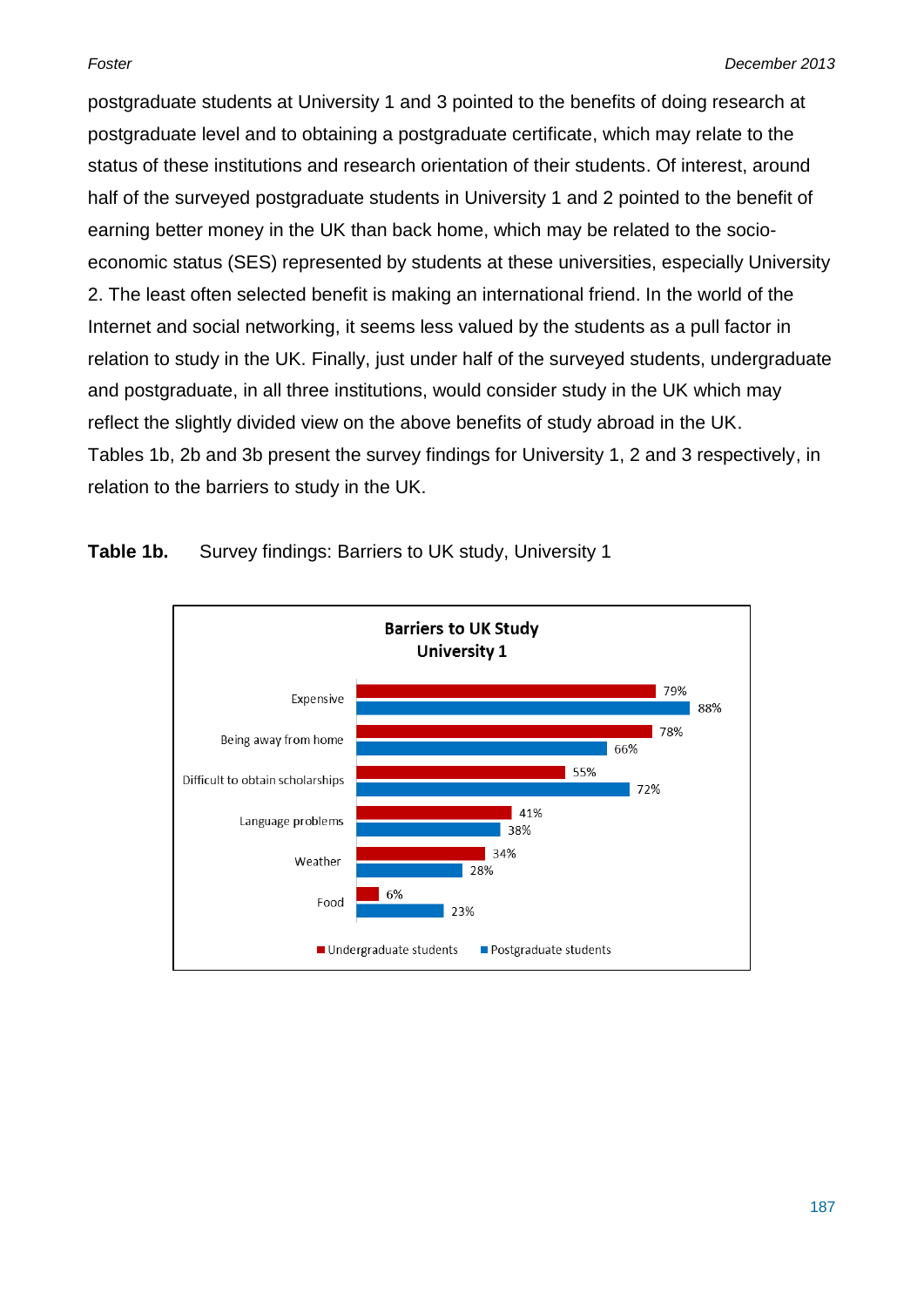# **Table 2b.** Survey findings: Barriers to UK study, University 2



# **Table 3b.** Survey findings: Barriers to UK study, University 3



The results with regards to the barriers to study in the UK are topped by the cost of the study abroad which seems by far the most common concern for the majority of all surveyed students in all three institutions, slightly more for postgraduate students whose studies would be more expensive than the undergraduate studies. Being away from home is the next significant barrier pointed to by the students in all three institutions, although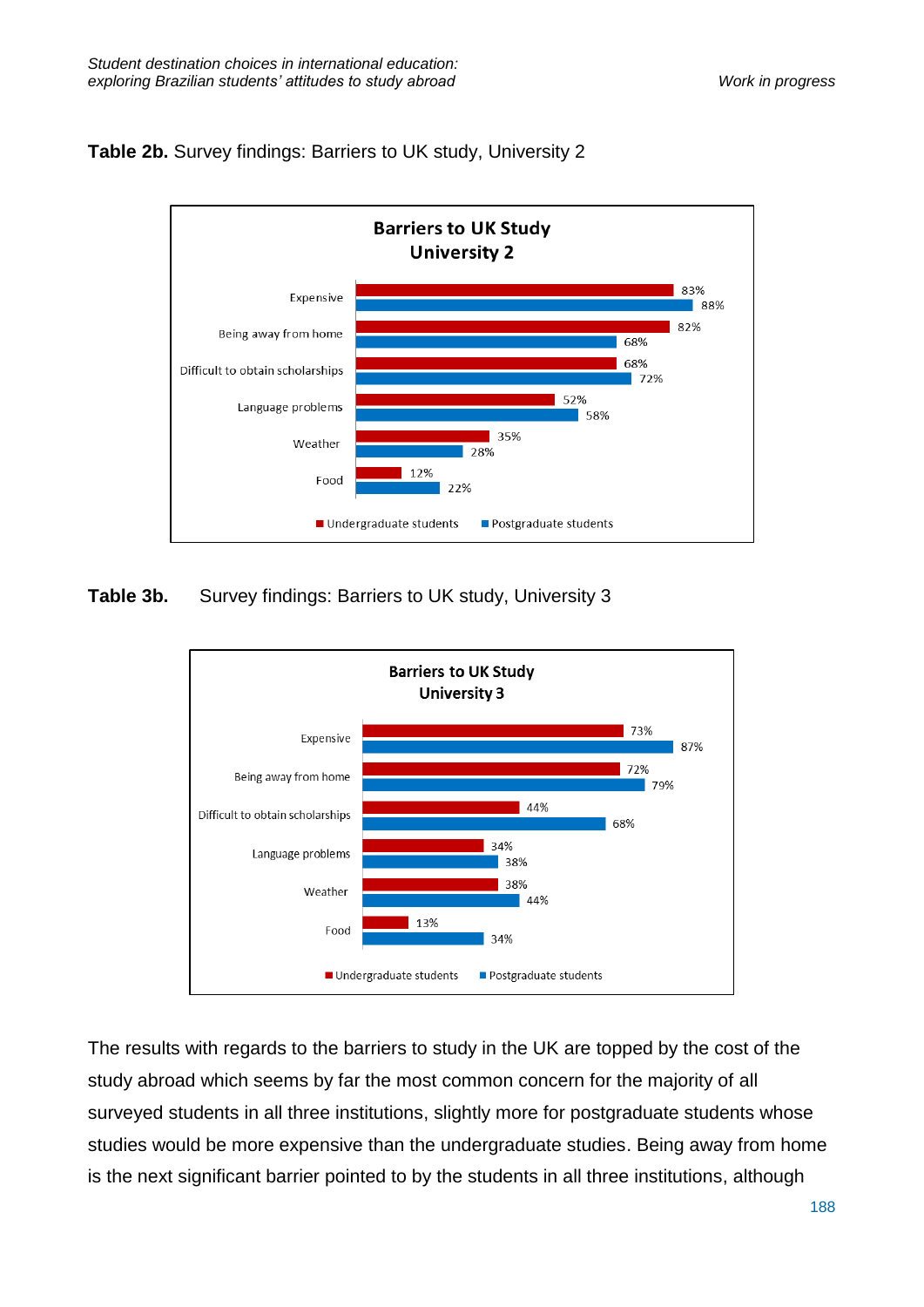seemingly more of an issue for undergraduate students at University 2. More students from University 2, followed by students from University 1, pointed to the difficulty of obtaining scholarships, possibly reflecting opportunities available to students in University 1 and University 2. The language barrier is noted by more than half of surveyed students in University 2 but overall this is not a large issue probably due to the fact that most of the surveyed students are Languages students with a good command of English. Weather and food, though pointed to by some students, seem less of a priority to all surveyed students in the three universities.

The above findings inform research question 1 (RQ 1) and indicate that to some extent the students in this study seem to recognise similar barriers (cost, scholarship opportunities, family ties) and benefits of study abroad (English language, experience of being abroad, work opportunities) as students in other studies (Brux and Fry, 2010; Doyle et al, 2010; Dwyer and Peters, 2004; Wilkins and Huisman, 2011). However, apart from the benefit of improving English, the participants, especially the postgraduate students in all three institutions, seem to note the benefit of the cultural experience of study abroad. Additionally, there seems to be enough interest in postgraduate study in the UK as one of the main motivating or pull factors as in the Mazzarol and Soutar (2002) push-pull model. This could indicate a lack of opportunities for high quality postgraduate study at home and a unique view held by Brazilian students about the opportunities rendered by study abroad. Notably, participants from University 1 and University 3 were able to note the benefits of study abroad and were the most prepared to consider study in the UK.

The main barrier identified by the participants in all three institutions is the cost which seems to be in line with the results of other empirical studies (Brux and Ngoboka, 2002; Calhoon et al, 2003; Doyle et al, 2010) but here the results reveal some subtle differences between the participants regarding perceived barriers. It seems that students from University 2, closely followed by students from University 1, have a little less security about being away from home than other participants. Additionally, participants from University 2, and University 1, seem to be more concerned about the lack of opportunity to obtain scholarships and language barriers, than participants from University 3. This may be related to fewer opportunities before study abroad to improve English and to experience being away from home.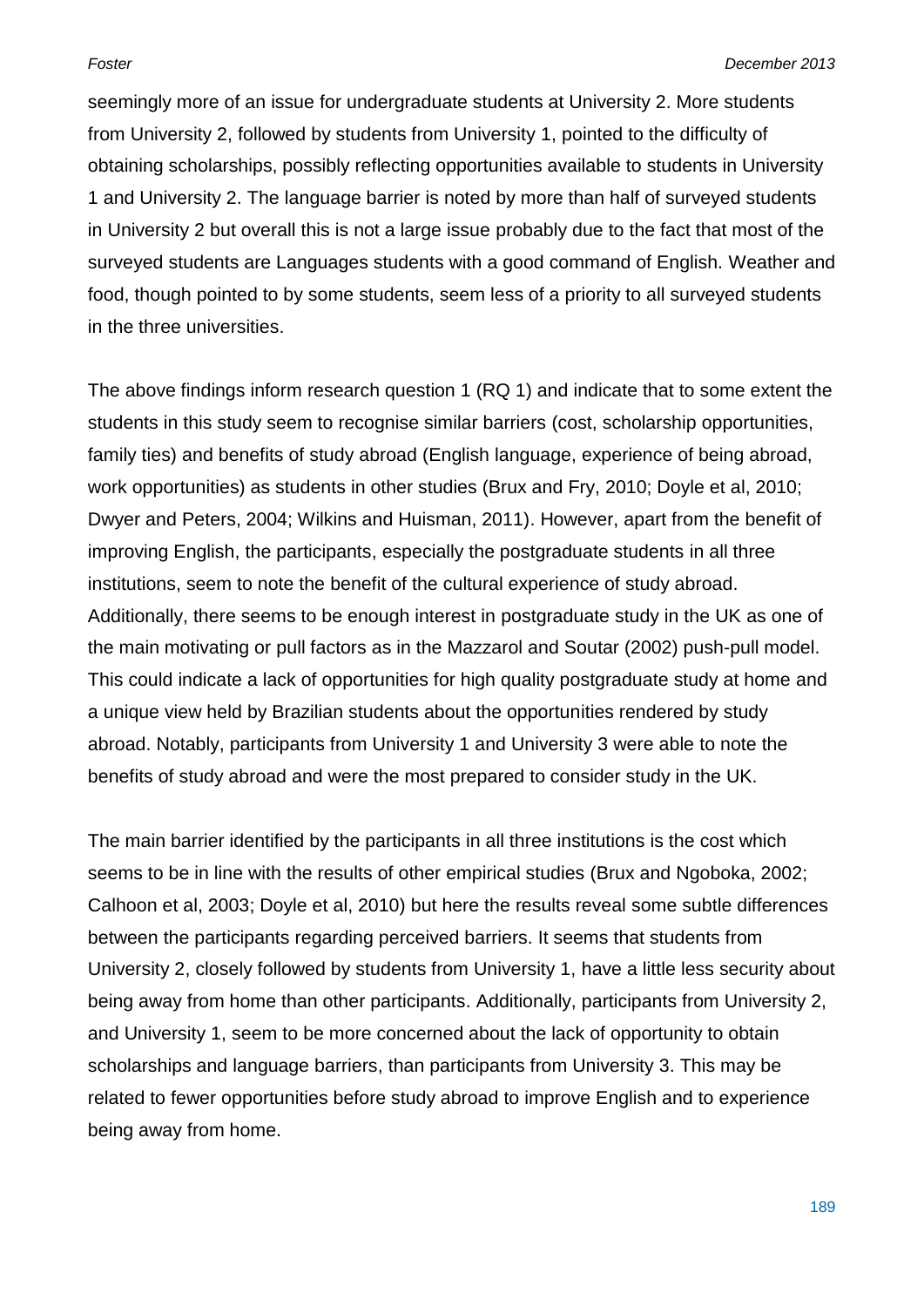The above survey findings provide some evidence for research questions (RQs) 2 and 3. In order to further inform RQ 2 and 3, the information arising from the survey was further explored with two focus groups selected from the survey participants. Although University 2 could not offer assistance with the focus group due to strikes, it was hoped that the focus group from University 1 might represent similar views in terms of benefits of and barriers to study abroad. Additionally, University 1 represents a higher number of survey respondents than University 2. Furthermore, respondents from University 1 and University 3 were more ready to consider study in the UK which could provide more information about the enabling factors to study abroad.

# **Focus groups findings**

The two focus groups met at University 1 and University 3 respectively. They were asked to elaborate on the areas explored in the questionnaire in relation to the barriers and perceived benefits of study abroad. Following the transcription of the tape recordings using Audio Notetaker version 2.5, thematic analysis of the focus groups was performed using Nvivo software, version 9. The following four themes have been established, evidenced by a selection of comments from the focus group participants.

# *Cost*

The questionnaire results seem to point to cost as the main barrier to study abroad. This was reiterated within the focus groups but given a bit more insight as to the origin of this perceived barrier. Cost was also the first barrier mentioned by both focus groups and viewed through the prism of cost of study and cost of living and compared to the North American countries:

*Money, cost - it cost more than studying in Australia or Canada, for example. When you think about studying I think about cost first*. (University 1)

*When I think about studying abroad the UK is one of the last places I list and that's just to do with cost. Not just for fees, but for living too. It's a lot less expensive to go to America and Canada and you find pretty much the same courses there.* (University 3)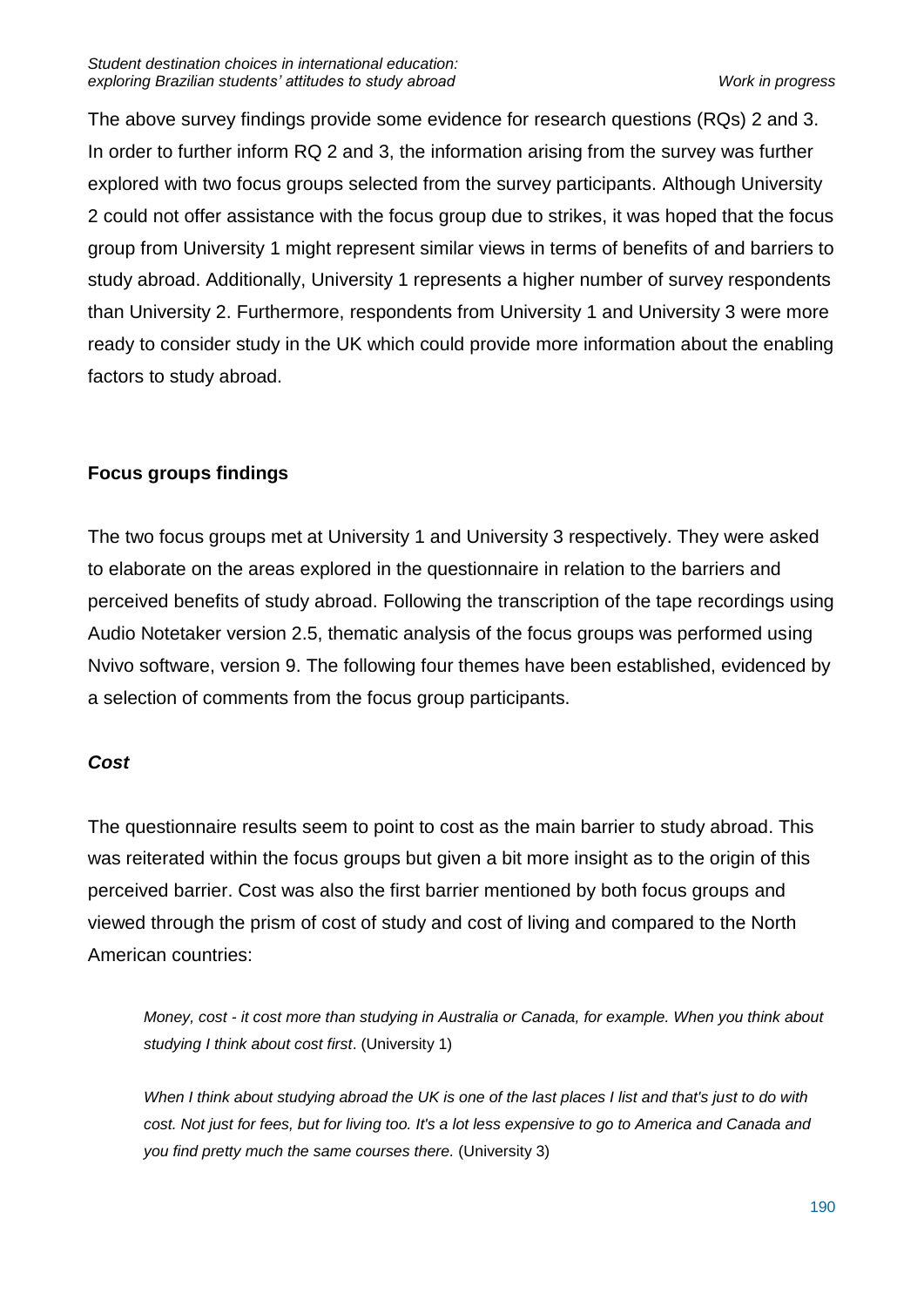Students from both focus groups were under the impression that studying in either USA or Australia was cheaper than the UK. However, when the author explored the tuition fees and living costs for universities of a similar academic standing, it has become clear that it is actually cheaper to study in the UK. For example, if we take an average post 1992 university in the United Kingdom, University of Miami and University of Toronto, the costs of study at a UK university are cheaper. This perception could be down to a lack of information about the cost of study and living costs in the UK. So, perhaps the barrier of cost is more of a perceived barrier which, if students were better informed, could become of less importance than it is now.

Mazzarol and Soutar (2002) explored factors influencing choice of destination for overseas study and reported that availability of part-time work to support study was in fact of far greater importance than the tuition fees themselves. In this study, only the University 1 focus group discussed further the uncertainty of being able to find part- time work to give them financial security and also to consolidate their learning experience, as being a significant factor in destination choice for overseas study:

*What I think is that we also have to deal with the uncertainty about not knowing if we will be able to find a job or if the job is going to be able to support us while we study. One of the most successful programmes that I have seen lately is one in Ireland, where people left Brazil already knowing what they were going to do before they got there. So, they had a part-time study, part-time work already designed before they go. Also most of the work was related to the course they were doing so if you were doing a course in hotel administration then you got to work in a hotel.* (University 1)

At the same time, participants at University 3 were less concerned about the relevant work:

*There is plenty of work in the UK, right? So, we can find it easily if we need it. We need to think about doing well in our studies though.* (University 3)

And more about the scholarships:

*Scholarships that were being offered that covered at least tuition fees, for 3 months to a year, things would be easier for students to go where they could spend a good year.* (University 3)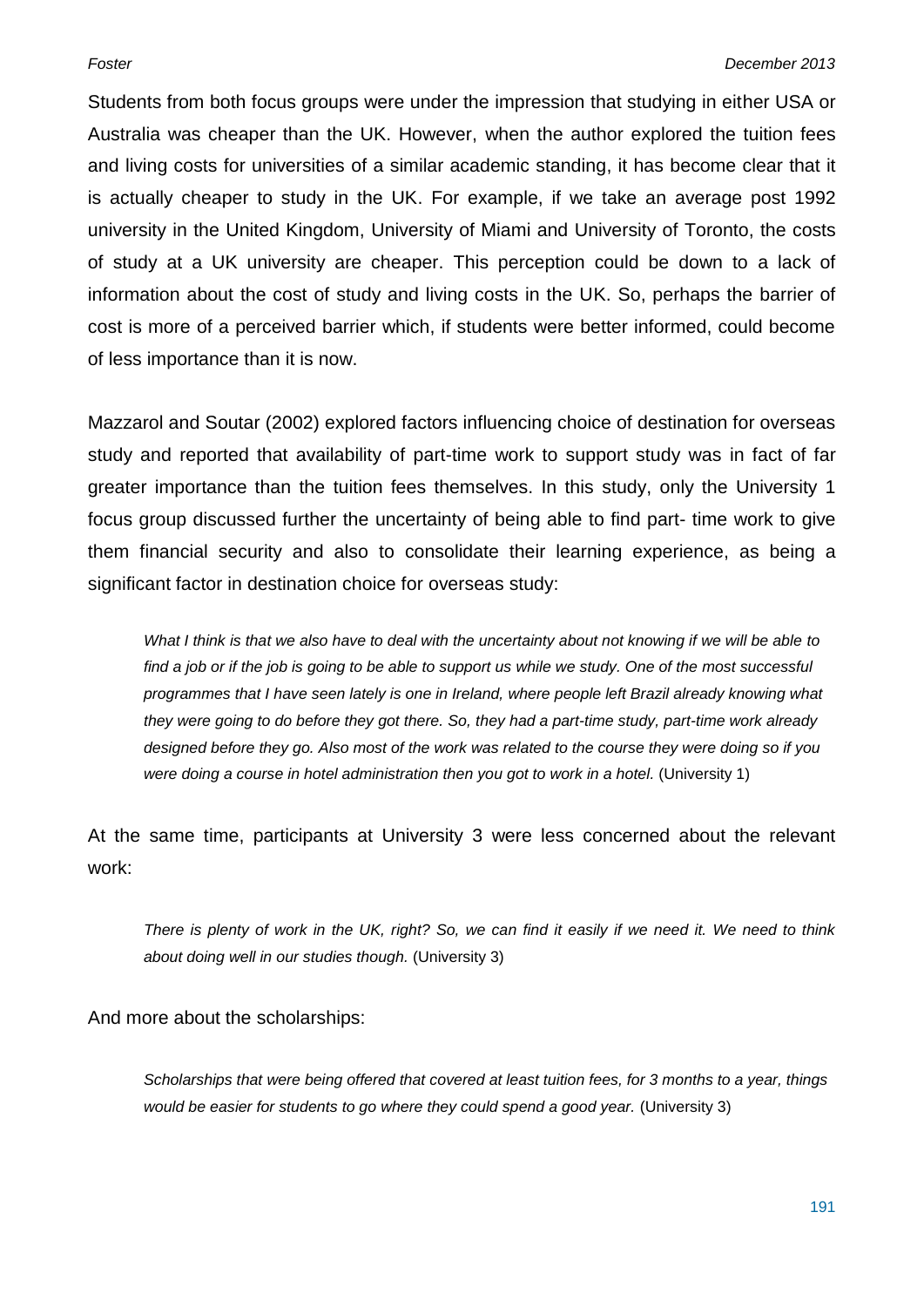This slightly different focus on study abroad priorities may reflect a more mature orientation towards the balance of study and work for postgraduate students who may have more opportunity to access scholarships. This is different to University 1 undergraduate students who may have less experience of scholarships and being way from home. The impact of socio-economic status on academic orientation for achievement is especially relevant in Brazil where the relationship between educational achievement and social position proficiency can be strong (Soares, 2003). This adds a unique view of how cost, a universal factor for international students' destination choices, applies to the Brazilian students' choices from different institutions and the opportunities they are able to tap into.

# *Cultural perceptions of past socio-academic relationships*

Relationships were discussed quite extensively in the focus group from the private University 3 and past social relationships between Brazil and the UK seem to exert an even greater impact on students' decision making. The main comparison was with Americans and Australians and how successfully both countries built relationships with Brazil. The UK, however, was not seen in a good light at all. The students within that particular focus group considered the British to be pompous, speaking down to Brazilians:

*Normally people from the UK think they are coming to Brazil to teach and that we are going to be there to learn and there is not this relationship that believes that we Brazilians have something to teach as well, we have something to offer. This is something we have faced.* (University 3)

The aforementioned negative barriers do not seem to have anything to do with university course content or academic credibility, rather a perception which the university staff have held from past institutional relationships with universities in the UK. University 3 entered into a partnership with an English university in 1988, which turned out not to be so much of an equal partnership at all. As a result, this particular university's staff have been left with a negative perception of the UK as a whole which they may be passing to the students when they consider their possible study abroad choices. The group of students from University 3 seem to be a very close, tightly knit community which lasts way beyond the duration of their degree. As a result, cultural perceptions of past experiences and relationships which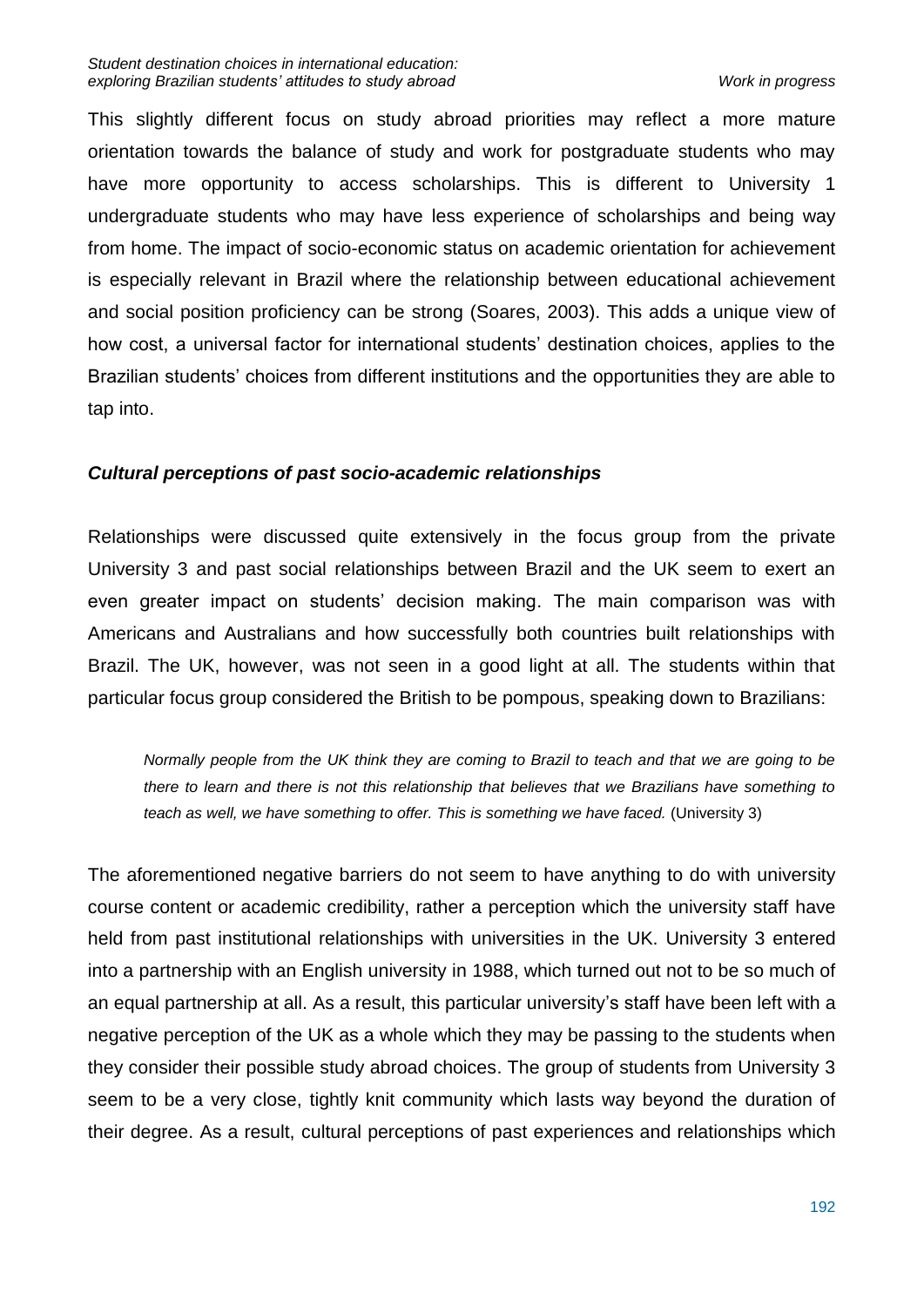may be passed to the students seem to linger even though the students do not have any experience of staying or studying in the UK:

*We don't like cold weather... and cold people.* (University 3)

It seems that the past institutional relationships can contribute to perceived barriers but, with a better understanding of the opportunities current collaborations could offer and how the aims of all stakeholders could be achieved, this barrier could become less important to student choice. The participants are quite verbal about the need for more information on why and where to study in the United Kingdom:

*There is a lack of advertising... More information on the current opportunities in the UK would help. People choose to study at London, Oxford and Cambridge because of the cultural events, shopping and stuff but we don't really know what life is like for students in the UK and individual places.* (University 3)

The postgraduate participants from University 3 seem to be more reticent than undergraduate participants from University 1 who seem to be keen to experience the new culture, beyond the perceived barriers:

*I would like to work abroad for experience and get to know the country so, no matter what they say about the UK, I'd like to see what it is like.* (University 1)

Furthermore, the focus group from University 1 explored the benefits of new institutional relationships:

*We have a lot of relationships with other countries in Europe with projects and people are close to us, we become close friends and so on. It's always an exchange they believe that we can teach them as well. Can we offer teaching to the UK students not just learning, studying in the UK?* (University 1)

Similarly, the focus group from University 3 were of the belief that study abroad is a challenge but acknowledged it could also be an opportunity:

*I would consider studying abroad as a challenge and an opportunity if I had enough information.*(University 3)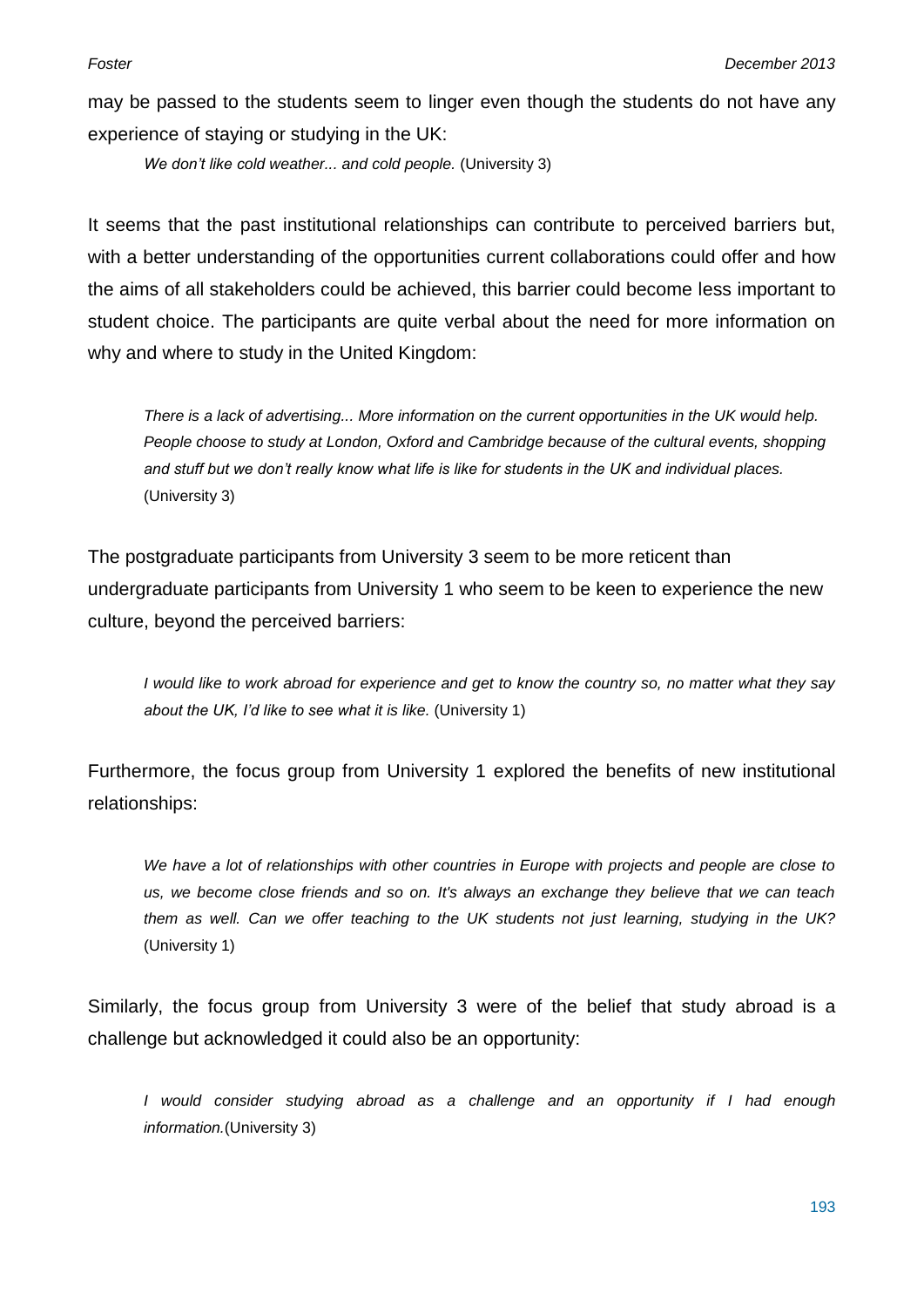The above comments show the power of the perceived past institutional relationships which can shape students' views of the benefits and/or barriers of study abroad. On the other hand, the comments highlight the potential to explore new relationships and the interest in the new culture which are worth exploring to enhance Brazilian students' interest in study in the United Kingdom.

# *Language*

The overall consensus from both focus groups is that people in the UK do not speak Portuguese and therefore not likely to come over to Brazilian universities to study:

*The students from the UK should be encouraged to learn languages, Portuguese, then they could come and stay here as we do not teach in English, and benefit from the exchange.* (University 3).

This could be a contributory factor to the perception that British people feel they are superior and do not need to learn Portuguese. This barrier as cost and past relationships' barriers above, could well be addressed by the host universities promoting Portuguese language tuition and by raising awareness about the Languages programmes in the host institution.

On the other hand, due to the native language of the host destination, English is of interest to the students, despite the fact that generally speaking they have a good command of English:

*We all speak English but don't use it a lot in everyday lives so going to study to the UK would help us practice and become confident with our English.* (University 1)

Not only English language improvement is noted by the participants as one of the main benefits of study abroad. It seems that opportunities to explore learning Portuguese, if promoted as part of an exchange programme (i.e. an aim for UK students to come to Brazil to study in exchange with Brazilian students to come to the UK to study), could be an enabling factor in students and academic staff in Brazilian institutions keen to see a reciprocal aspect of an exchange or a study abroad scheme. It does seem then that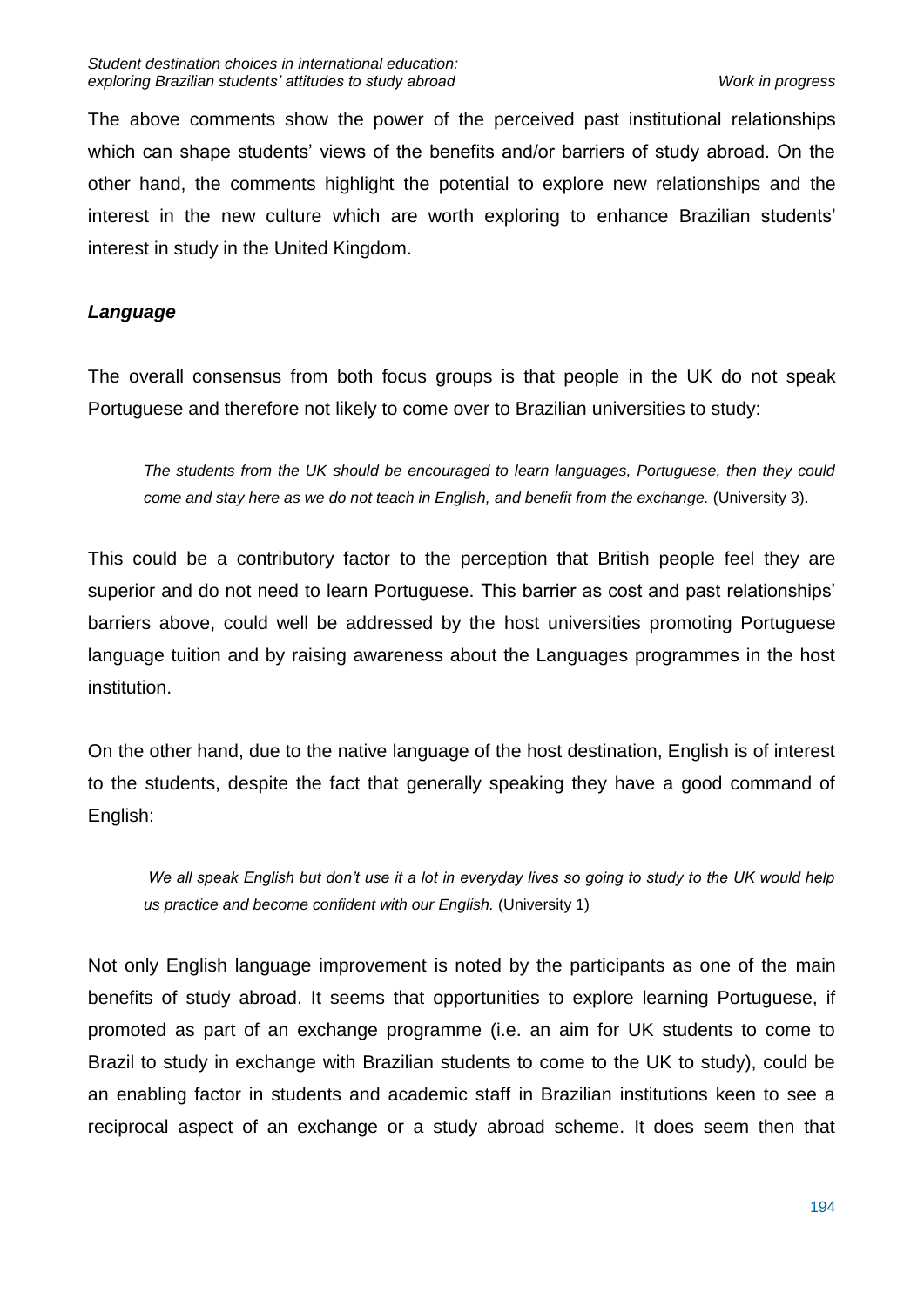language offers a benefit to study abroad and an area worth further attention for the UK institutions seeking to promote study abroad programmes with Brazilian institutions.

# *Homesickness/Family and Friends*

Another highly reported barrier in the focus groups was homesickness. Homesickness is an aspect which is not unique to Brazilians but it exerts a very specific barrier to student study abroad choices in Brazil, and in Latin America, which are based on family and kinship relations, more than European or Asian counties (Carlos and Sellers, 1972). Nearly all participants of the focus groups pondered on the feeling of being away from family and friends:

*Being so far away from your family is hard*" and "*In our class we are like family. If I don't go to a class then I can rely on help from the others. Being abroad is not like that*. (University 1)

However some students in the focus groups, especially in University 1, showed signs of recognising the need to developing independent skills whilst maintaining their family ties:

*It's not good to rely on others all the time. We can learn to be self-reliant from being abroad.* (University 1)

*My family, they think I'm crazy! I'm very dependent, I think, on people making decisions for me, but I also I like to go to places, experience and do new things so study abroad is perfect for me. Although I do like my family and them making decisions for me. I can think of doing a masters now because before I was like 'no'. Now I can open my mind.* (University 3).

This could reflect the new, globalisation forces, slowly exerting influence on the traditional perception of being away from the family countries in Latin America (Soares, 2003). As suggested by the literature (Beard and Wilson, 2006), using Experiential Theory could help anticipate homesickness within the pre-study stage, whereby anxieties and worries would be addressed before the student goes abroad. Experiential learning also considers previous experience and stereotypes. The fact that Brazilian students in the study had never worked with British students or academics, gives room to the UK universities to undertake a similar promotional drive.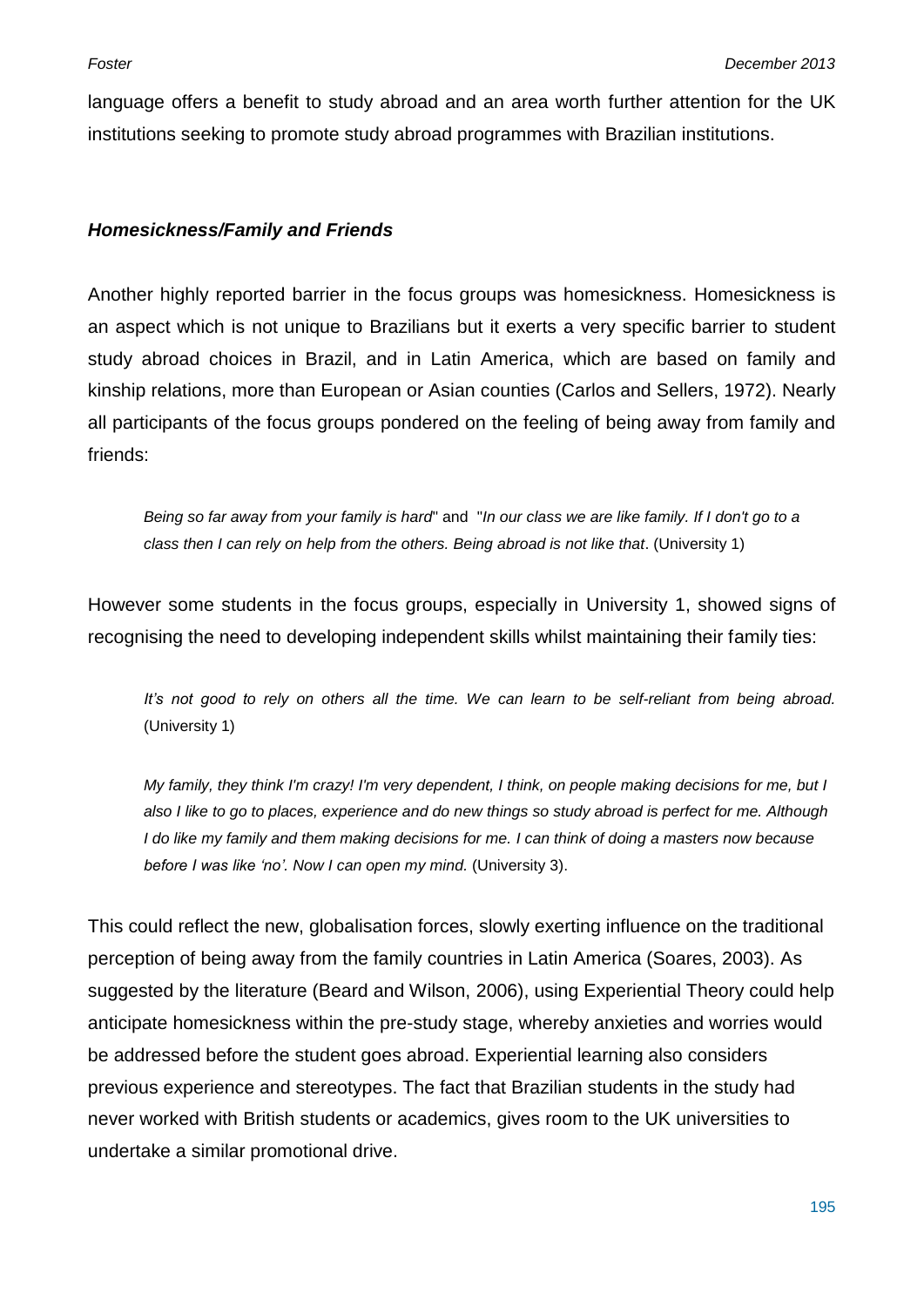# **Discussion and recommendations**

The study indicated that the participants' attitudes to study abroad are affected by some of the factors identified in other empirical studies (RQ 1). However, there are also some unique areas of barriers and benefits displayed specifically by the participants in the study which are worth attention when considering enhancing positive attitudes to study abroad among Brazilian students.

The key *pull* factors or benefits of study abroad are improving English, having an experience of study abroad and, for postgraduate students, doing research at postgraduate level (RQ 2). The latter is of interest as studies at postgraduate level were highlighted by the postgraduate participants as the key potential pull factor or benefit of study abroad. There is also an underlying interest in learning about the host country's culture at national and regional level shared by all participants. This would not only help reduce the negative stereotypes but add an important value to the study abroad for any Brazilian students considering study in the United Kingdom.

Finally, language issues seem to be a very important aspect of students' decision making. English language improvement for Brazilian students is clearly seen as the main benefit of study abroad while Portuguese is a barrier to fostering UK students exchange with the Brazilian universities. Any universities looking to enhance student mobility might wish to consider these factors by promoting opportunities to develop both languages respectively and stress the benefits of doing so for professional and personal purposes.

The main barriers identified in the study involve cost, past institutional relationships and homesickness (RQ 3). Past institutional relationships seem to influence academic staff who in turn may influence the participants' attitudes to study abroad. The participants from University 3 were more vocal than other participants about this aspect, most likely due to their university's experience of collaboration with the United Kingdom universities in the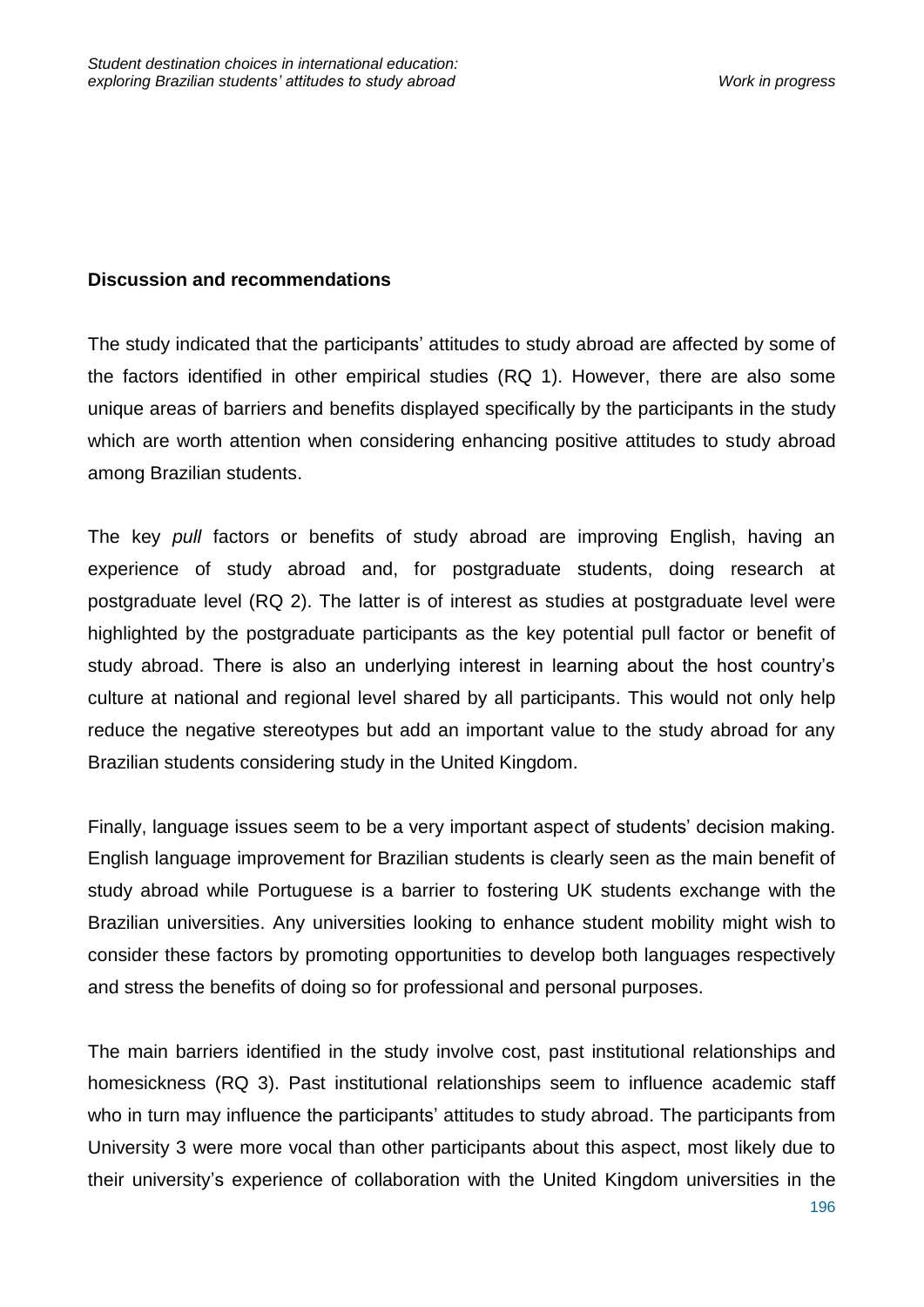1980s, which could contribute to the perceptions of staff, which in turn could influence the students.

Furthermore, the study revealed that the barriers, particularly those pertaining to cost, although seemingly exerting a very strong influence, appeared to have been founded upon perceptions and assumptions, which may not only have some link to opportunities available to the participants at the time of the study and their impact on the academic orientation of the participants, but are also very loosely related to the reality of studying in the UK. This may indicate that the reason Brazilian students have historically tended not to choose the UK to study has been based upon the lack of information about the opportunities offered by study abroad in the UK as opposed to, for example, the United States (RQ 3). It highlights the timely necessity for awareness raising and information campaign to help limit the perceived barriers and foster the enabling factors. In terms of the academic collaboration history, there is a need to create opportunities to enter into new collaborations based on joint agreement with shared aims which are acceptable and fulfilling for both sides.

Potential differences in prioritising the availability and relevance of part time work (University 1 focus group) versus availability of scholarships (University 3 focus group) may be linked to the social opportunities available to the students in those universities. These subtle but important differences may suggest a need for adopting differential approaches to the recruitment of students from different profile higher education institutions in Brazil. It would appear practicable to emphasise the financial support, availability of scholarships and relevant part-time work when attempting to attract students from the University 1 profile of higher education institutions. Conversely, postgraduate students from University 3 type higher education institution may be more receptive to aspects of UK institutions that relate to their academic merit, such as high quality postgraduate study research.

Finally, both groups should be encouraged to consider study abroad in the United Kingdom as an opportunity to develop their independent skills for professional purposes. The careful wording of this advice should recognise the students' strong family and social ties and stress that good independent, working skills and strong family ties, quite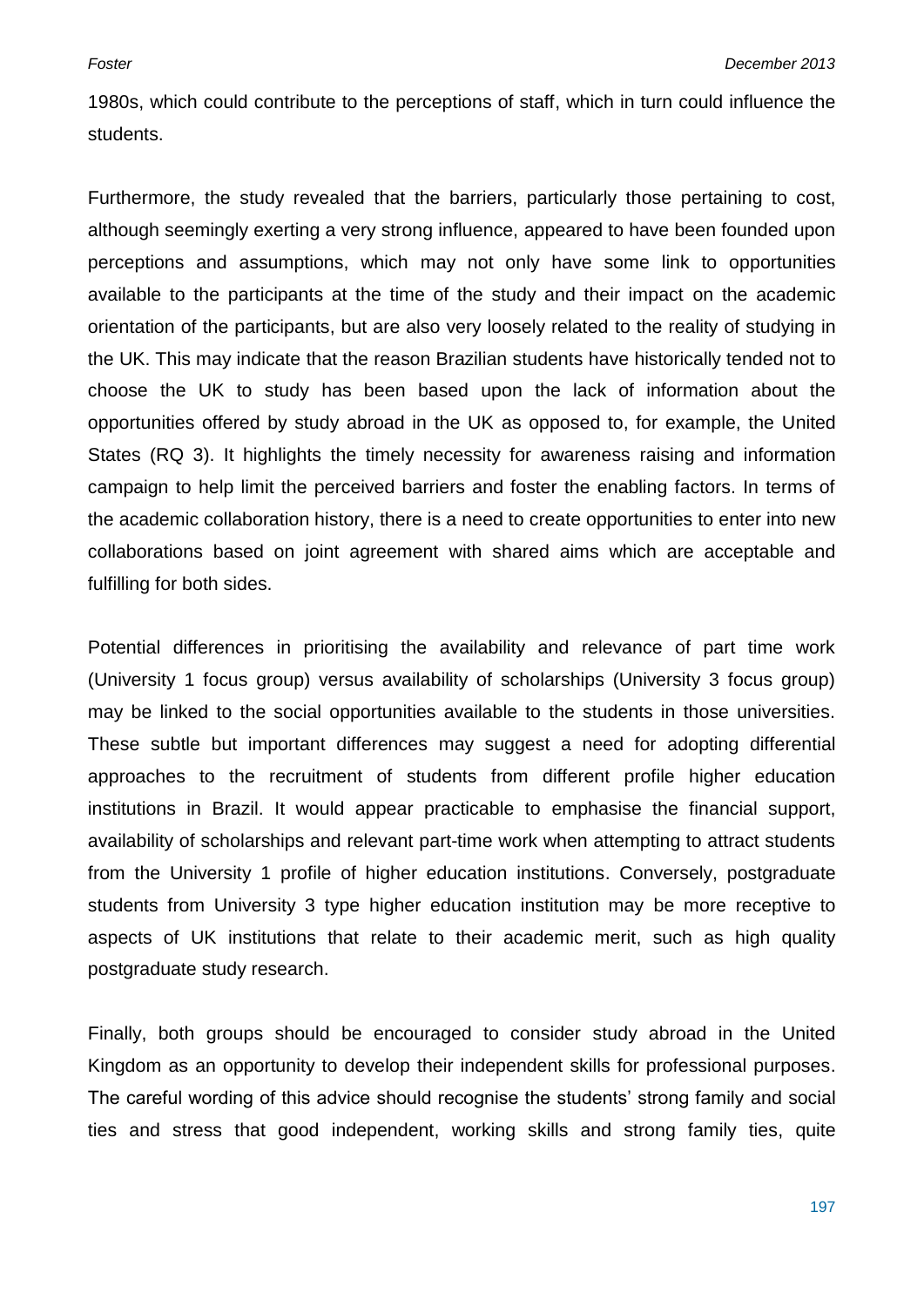representative of the Brazilian society, can complement each other. Independent skills together with experiencing new culture and developing a sound inter-cultural knowledge should be promoted to the families as the major benefit of study abroad.

# **Study Limitations**

Although this study involved participants from three institutions with a diverse ranking and student profile, Brazil is a large country with a spread of institutions far more complex than that represented by the institutions in the study. There is a need to include a wider spread of institutions across Brazil and Latin America to further investigate the key factors shaping students' decision making about study abroad. It can be suggested that the negative experience of the past academic collaboration for University 3 could influence the study's results. Other institutions with previous experience of academic collaboration with the UK universities, as well as those without it, could contribute to a more objective view of students' motivations to study in the UK.

It is also acknowledged that the study and the discussion of the findings were driven by the research questions that were asked. Although the questions aimed to filter the most relevant information with regards to the literature, the selection and use of the research questions could have limited the range of factors considered. A further study drawing on a wider set of research questions and looking at a range of factors is needed to further inform the discussion.

Additionally, further studies with students representing a selection of disciplines are required to achieve a spectrum of views about the motivating factors and barriers, including the role of language and culture in the study abroad decision making.

Finally, further studies with other stakeholders, such as staff, parents and government institutions such as the British Council, and the Brazilian Ministry of Education, could further inform this study's findings and contribute to a better understanding of the complex factors involved in students' motivations to choose to study abroad.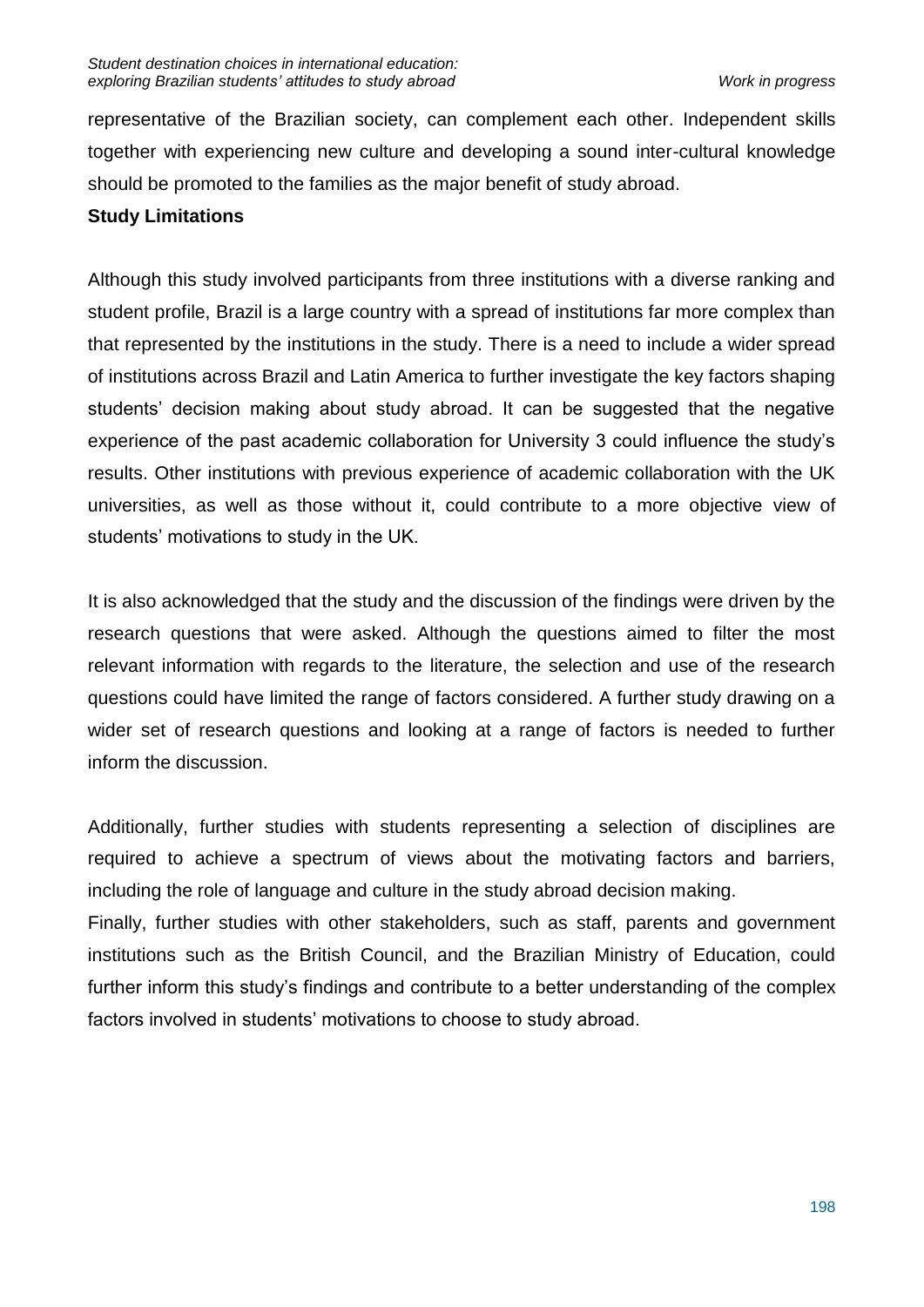#### **Conclusion**

In conclusion, Brazilian students' attitudes to study in the UK seem to be driven to some extent by the universally acknowledged barriers and benefits, however, they also seem to be affected by a set of factors characteristic to the Brazilian and Latin American society, including past institutional relations and family ties. Additionally, the barriers and benefits of study abroad seem to be viewed differently by undergraduate and postgraduate students, and this diversity needs to be acknowledged and addressed in marketing strategies designed for different levels of study. The barriers may be reduced not only by a greater focus upon building strong academic relationships, but also by recognising the characteristics of different cohorts of students and their families' expectations in order to better target their individual motivations. Further study is recommended in order to determine whether these findings can be extrapolated to other Brazilian universities.

#### **References**

- Bandura, A. (1977) *Social Learning Theory*. Cited in Eysenck, M. (2004) *Psychology: An International Perspective*. Psychology Press Ltd. East Sussex. 556-558.
- Beard, C. and Wilson, J. (2006) *Experiential Learning: A Best Practice Handbook for Educators and Trainers*. Second Edition. Philidelphia, PA: Kogan Page.
- Binsardi, A. and Ekwulgo, F. (2003) International Marketing of British Education: Research on the Students' Perception and the UK Market Penetration. *Marketing Intelligence and Planning*. **21**( 5) 318 – 327.
- Bodycott, P. (2009). Choosing a higher education study abroad destination. *Journal of Research in International Education, 8*, 349-373.
- Brux, J. and Fry, B. (2010) Multicultural Students in Study Abroad: There Interests, There Issues, and Their Constraints. *Journal of Studies in International Education*. **14** (5) 508-527.
- Brux, J., & Ngoboka, P. (2002). *Underrepresented U.S. students and international study.* Poster session presented at the Council on International Educational Exchange Conference, Atlanta, GA.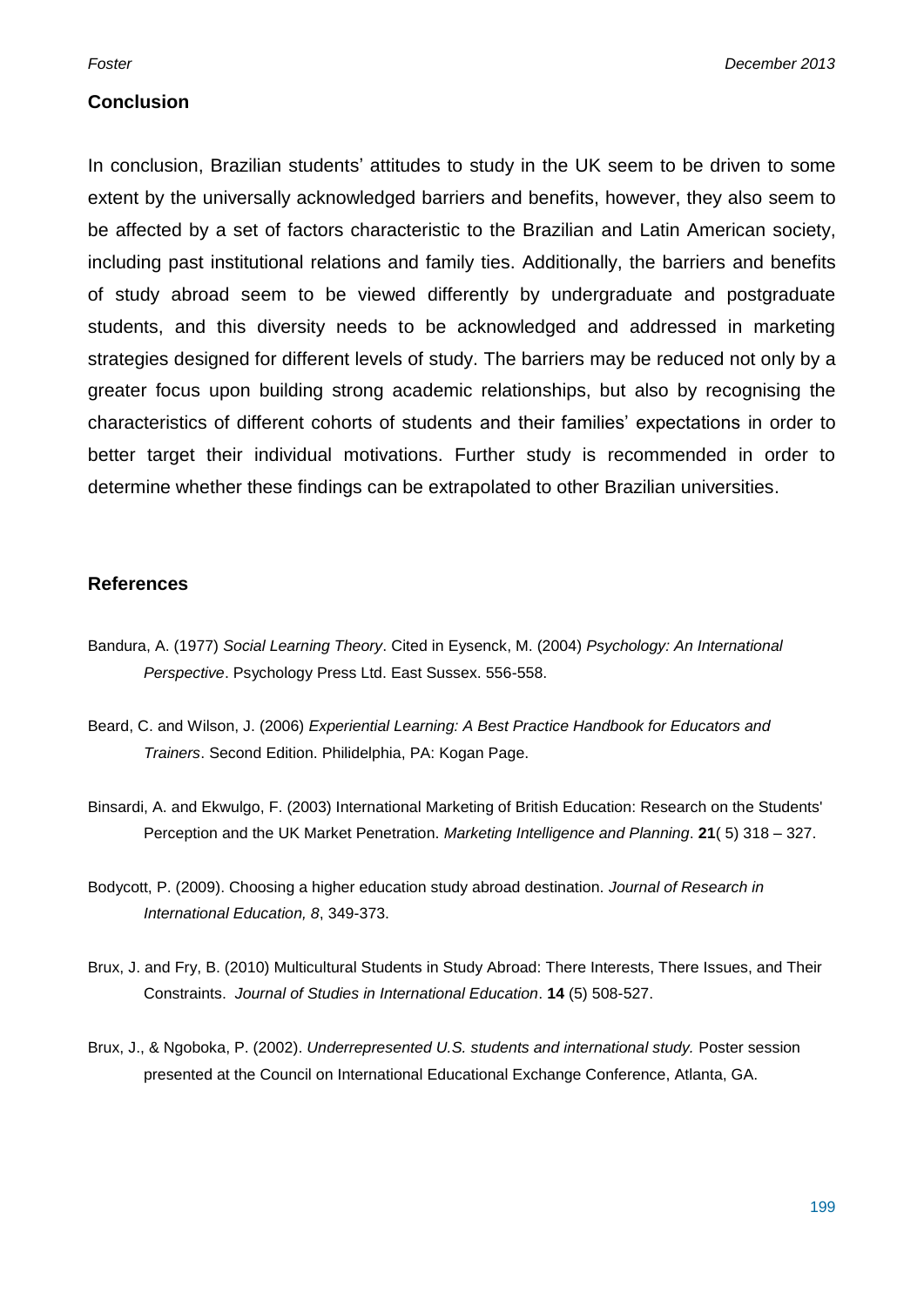- Calhoon, J. A., Wildcat, D., Annett C., Pierotti, R., & Griswold, W. (2003). Creating meaningful study abroad programs for American Indian postsecondary students [Electronic Version]. *Journal of American Indian Education, 42*(1), 46-57.
- Canto, I. and Hannah, J. (2001) A Partnership of Equals? Academic Collaboration Between the United Kingdom and Brazil. *Journal of Studies in International Education*. **5**(16) 26-41.
- Carlos, M. L., & Sellers, L. (1972). Family, kinship structure, and modernization in Latin America. *Latin American Research Review*, *7*(2), 95-124.
- Carlson, J., & Widaman K. (1988). The effects of study abroad during college on attitudes toward other cultures. *International Journal of Intercultural Relations, 12*(1), 1-17.
- Chen, L.H. (2008). Internationalisation or international marketing? Two frameworks for understanding international students' choice of Canadian universities. *Journal of Marketing for Higher Education*, 18, 1-33.
- de Wit, H. (2002) Internationalisation of higher education in the United States of America and Europe. New York, NY:Greenwood
- Doan, T. M. (2002). *Asian American students: Study abroad participation, perspectives and experiences.* Unpublished masters thesis, University of Minnesota, Minneapolis.
- Doyle,S., Gendall, P., Meyer, L., Hoek, J., Tait, C., McKenzie, L and Loorparg, A. (2010) An Investigation of Factors Associated with Student Participation in Study Abroad. *Journal of Studies in International Education*. **14**(5) 471-490.
- Dwyer, M., & Peters, C. (2004). The benefits of study abroad. *Transitions Abroad, 27*(5), 56-57.
- Evans, J., Finch, J., Toncar, M. and Reid, J. (2008) Student Perceptions of and Preferences for A Short Overseas Study Tour. *Contemporary Issues in Education Research*. **1**(3) 11-18.
- Forsey, M. (2008). Ethonographic interviewing: From conversation to published text/ In G. Walford (Ed), How to do educational ethnography? (pp. 57-75). London, UK: Tufnell Press.
- Forsey, M., Broomhall, S. and Davis, J. (2012) Broadening the Mind? Australian Student Reflections on the Experience of Overseas Study. *Journal of Studies in International Education* 16 (2) 128-139.
- Golafshani. N. (2003). Understanding reliability and validity in qualitative research. The Qualitative Report, 8 (4), 597-607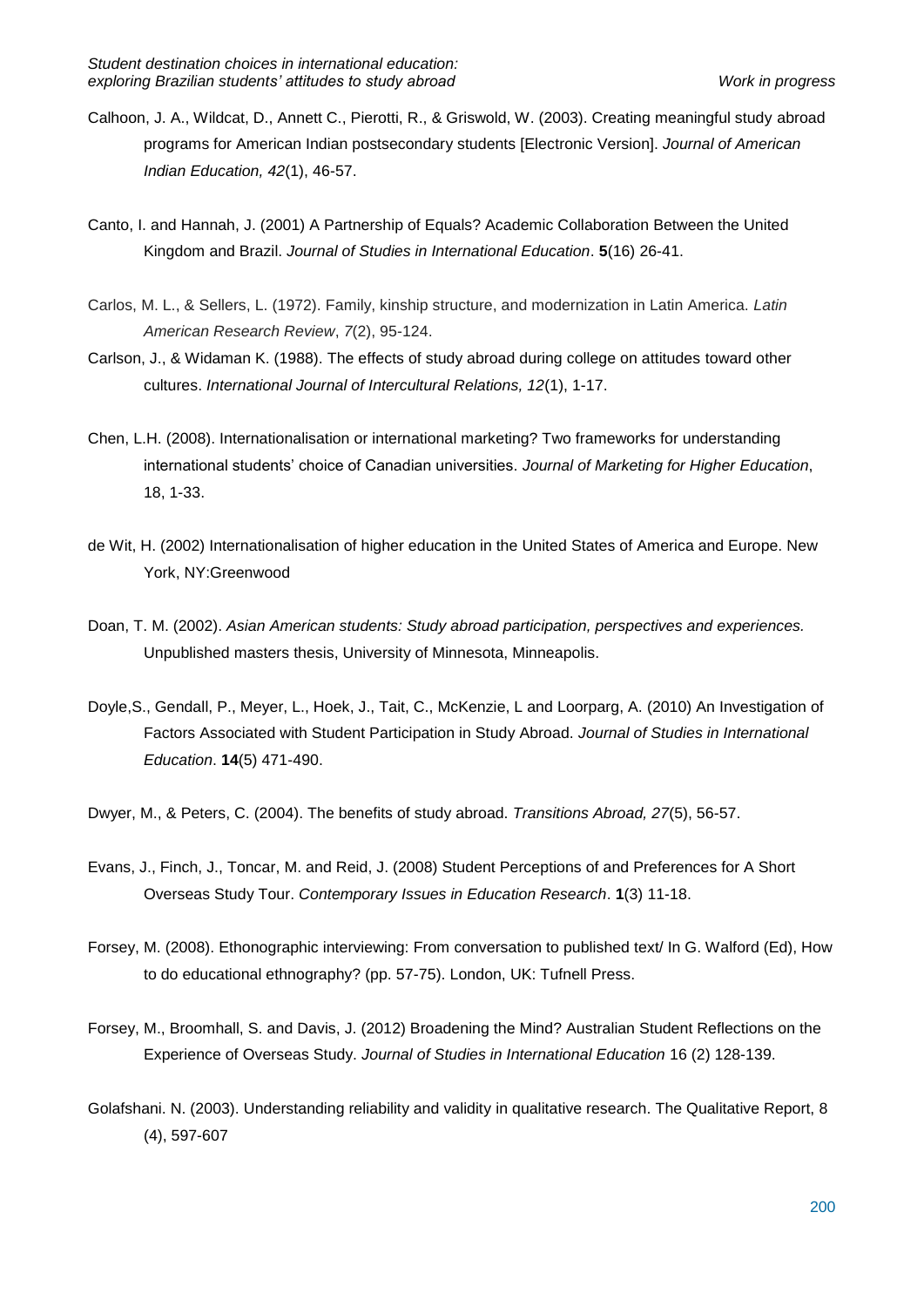- Hembroff, L. A., & Rusz, D. L. (1993). *Minorities and overseas studies programs: Correlates of differential participation.* New York, NY: Council on International Education Exchange. (ERIC Document Reproduction Service No. ED368283)
- Ingraham, E. C., & Peterson, D. L. (2004). Assessing the impact of study abroad on student learning at Michigan State University. *Frontiers: The Interdisciplinary Journal of Study Abroad, 10*, 83-100.
- Jackson, J. E L., & Moore, J. L. III. (2006). African American males in education: [Endangered](http://www.thefreedictionary.com/endangered) or ignored? Teachers College Record, 108, 201-205.
- King, R., Findlay, A., and Ahrens, J. (2010) *International student mobility literature review*. Bristol, UK: HEFCE.
- Knight, J. (2004) Internationalisation remodelled: Definition, approaches and rationales. *Journal of Studies in International Education*, 8, 5-31.
- Knight, J. (2006) Cross-border education: Conceptual confusion and data deficits. *Perspectives in Education*, 24(4), 15-27.
- Knight, J. (2009) New developments and unintended consequences: Whither thou goest, internationalisation? In R. Bhandari & S. Laughlin (Eds), *Higher education on the move: New developments in global mobility* (Global Education Research Reports, pp. 113-125). New York, NY: Institute for International Education.
- Knight, J. (2011) Education hubs: A fad, a brand, an innovation? *Journals of Studies in International Education*, 15, 221-240.
- Li, M., & Bray, M. (2007). Cross-border flows of students for higher education: Push-pull factors and motivations of mainland Chinese students in Hong Kong and Macau. *Higher Education, 53*, 791-818.
- Maringe, F., & Carter, S. (2007). International students and Macau. Macau. In: Insights into the choice and decision making of African students. *International Journal of Educational Management, 21*, 459- 475.
- Mazzarol, T. and Soutar, G. (2002) 'Push-Pull' Factors Influencing International Student Destination Choice. *International Journal of Educational Management*. **16** (2) 82-90.
- McLeod, M. and Wainwright, P. (2009) Researching the Study Abroad Experience. *Journal of Studies in International EducationI*. **13**(1) 66-71.